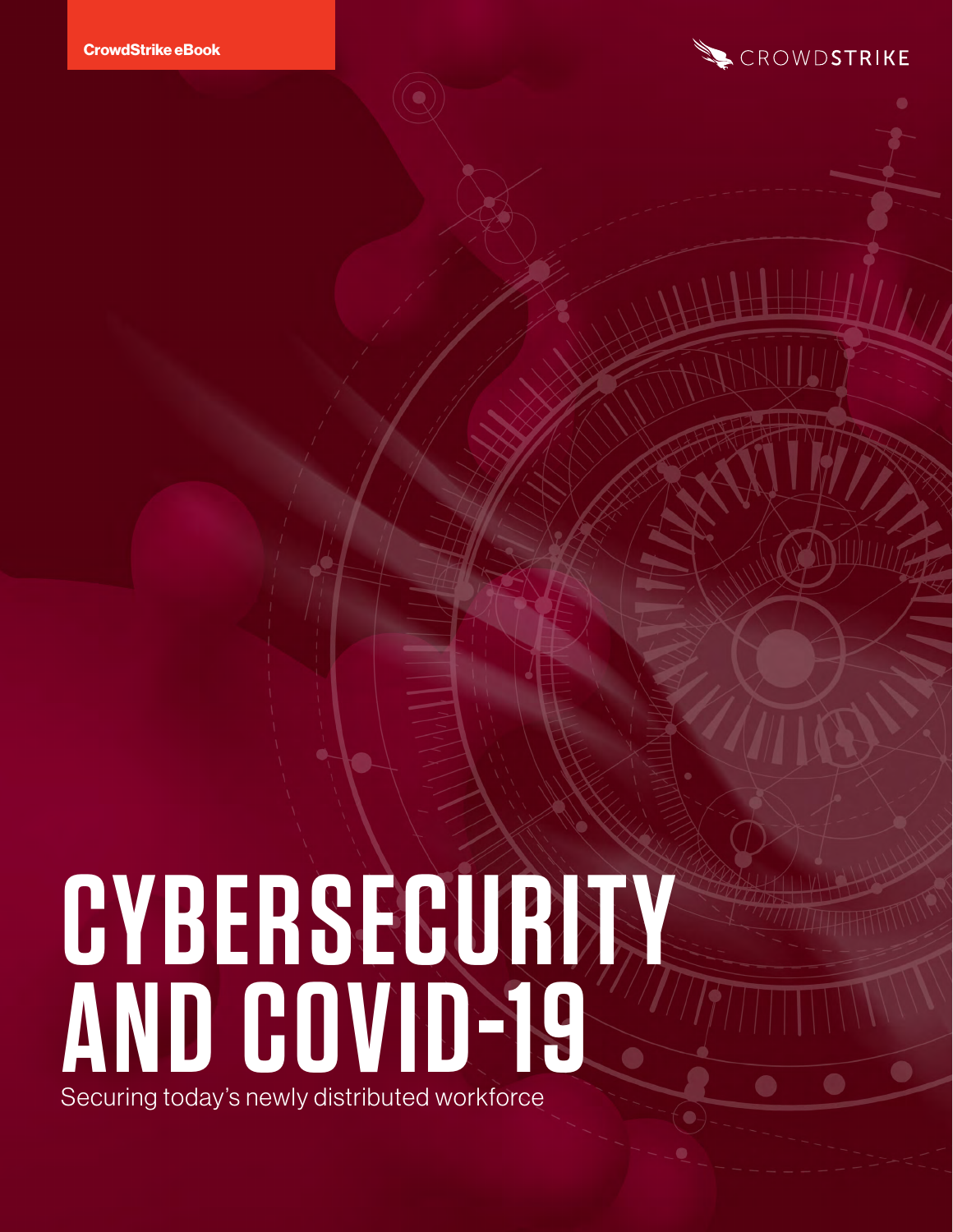## **TABLE OF CONTENTS**

- **[Foreword](#page-3-0)** [Message From CrowdStrike CEO George Kurtz](#page-3-0)
- **[Chapter 1](#page-5-0)** [Keys to Embracing and Securing a Remote Workforce](#page-5-0)
- **[Challenges of Quickly Adopting a Remote Workforce Model](#page-5-0)**
- **[Ensuring Security Across Your Remote Workforce](#page-6-0)**
- **[Cloud-Native Security](#page-6-0)**
- **[Chapter 2](#page-8-0)** [Cyber Threats Heightened by COVID-19 and How to Protect Against Them](#page-8-0)
- **[Tactic Highlight: Phishing](#page-8-0)**
- **[Tactic: Targeting Remote Services](#page-9-0)**
- **[Tactic: Vishing Robocall and Tech Support Scams](#page-10-0)**
- **[Recommendations for Defending Against COVID-19 Scams](#page-10-0)**
- **[Chapter 3](#page-11-0)** [Getting the Most From Prevention Tools](#page-11-0)
- **[Misconfigured Security Toolsets](#page-11-0)**
- **[Maximizing Prevention Capabilities](#page-11-0)**
- **Chapter 4** [Attackers Are Targeting Cloud Service Providers](#page-13-0)
- **[New Attack Surfaces](#page-13-0)**
- [Detection Time Is Key](#page-13-0)
- **[Chapter 5](#page-15-0)** [Vulnerability Management with a Distributed Workforce](#page-15-0)
- **[Challenges Scanning Remote Systems](#page-15-0)**
- **[A Step in the Right Direction: Agent-based Vulnerability Assessment](#page-16-0)**
- **[Cloud-native, Scanless Vulnerability Assessment Fills the Gap](#page-16-0)**
- **[Chapter 6](#page-18-0)** [New Emphasis on an Old Problem: Patch Management and Accountability](#page-18-0)
- **[Problem 1: Vulnerabilities Everywhere, Patches Nowhere](#page-18-0)**
- **[Problem 2: Just Patch Everything](#page-18-0)**
- **[Problem 3: No One Will Notice](#page-19-0)**
- **[What You Can Do](#page-19-0)**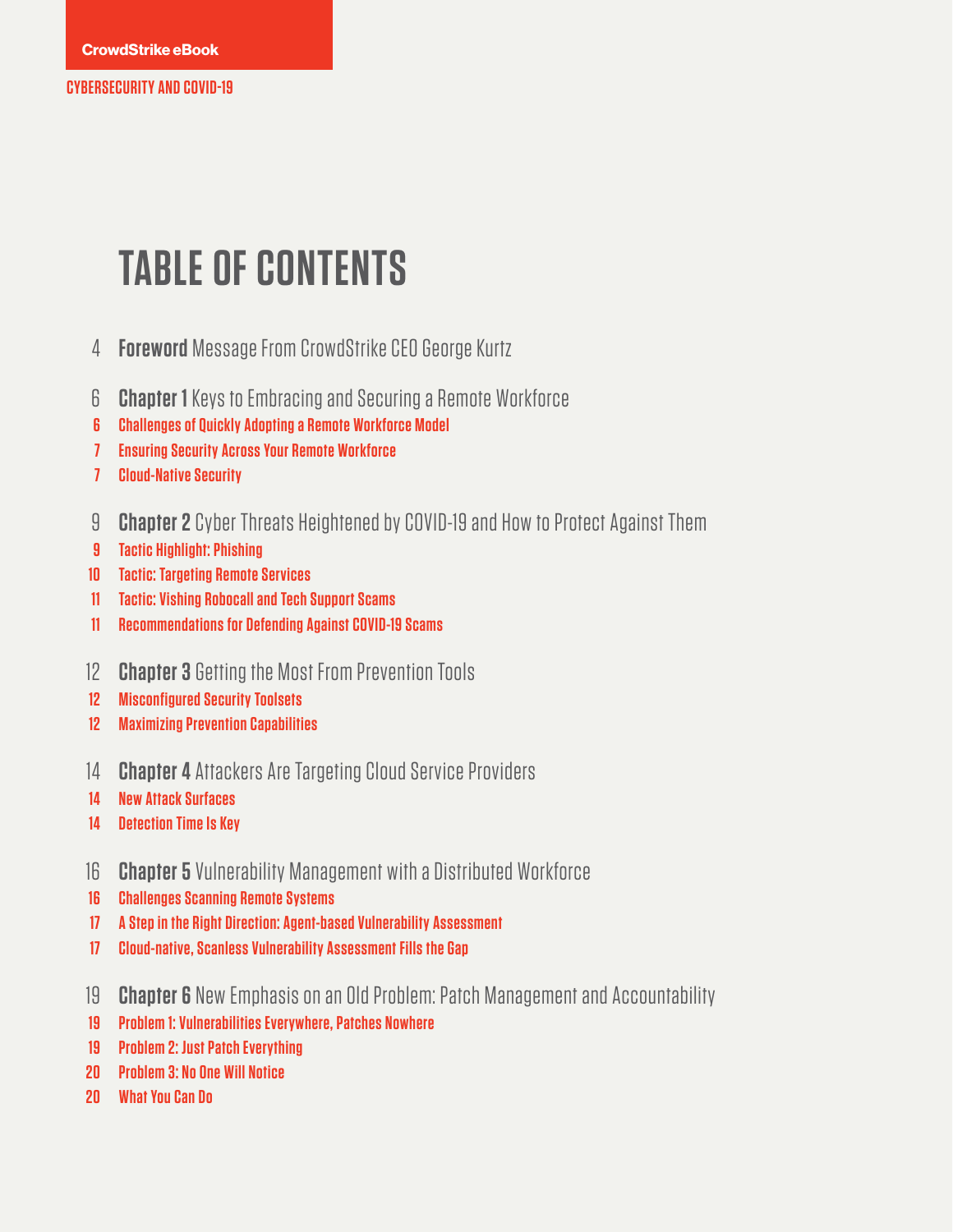- 21 **[Chapter 7](#page-20-0)** [Remote Incident Response and Endpoint Recovery](#page-20-0)
- **[Response](#page-20-0) 21**
- **[Recovery](#page-21-0) 22**
- **[Remediation](#page-21-0) 22**
- **Chapter 8** [How CrowdStrike Store Partners Are Helping to Secure Remote Workforces](#page-23-0) 24
- **[Reducing Exposure with Vulnerability Risk Management](#page-23-0) 24**
- **[Hardening Remote User Endpoints](#page-23-0) 24**
- **[Deeper Defense with Digital Attack Surface Management](#page-24-0) 25**
- **[Protecting Collaboration Platforms](#page-24-0) 25**
- **[Securing Remote Access for ICS Environments](#page-24-0) 25**
- **["Better Together" Cybersecurity Programs](#page-25-0) 26**
- **Chapter 9** [COVID-19 Cybersecurity Challenges and Recommendations](#page-26-0) 27
- **[About CrowdStrike](#page-28-0)** 29
- **[Appendix](#page-29-0)** [Recently Observed Cyber Threat Activity](#page-29-0) 30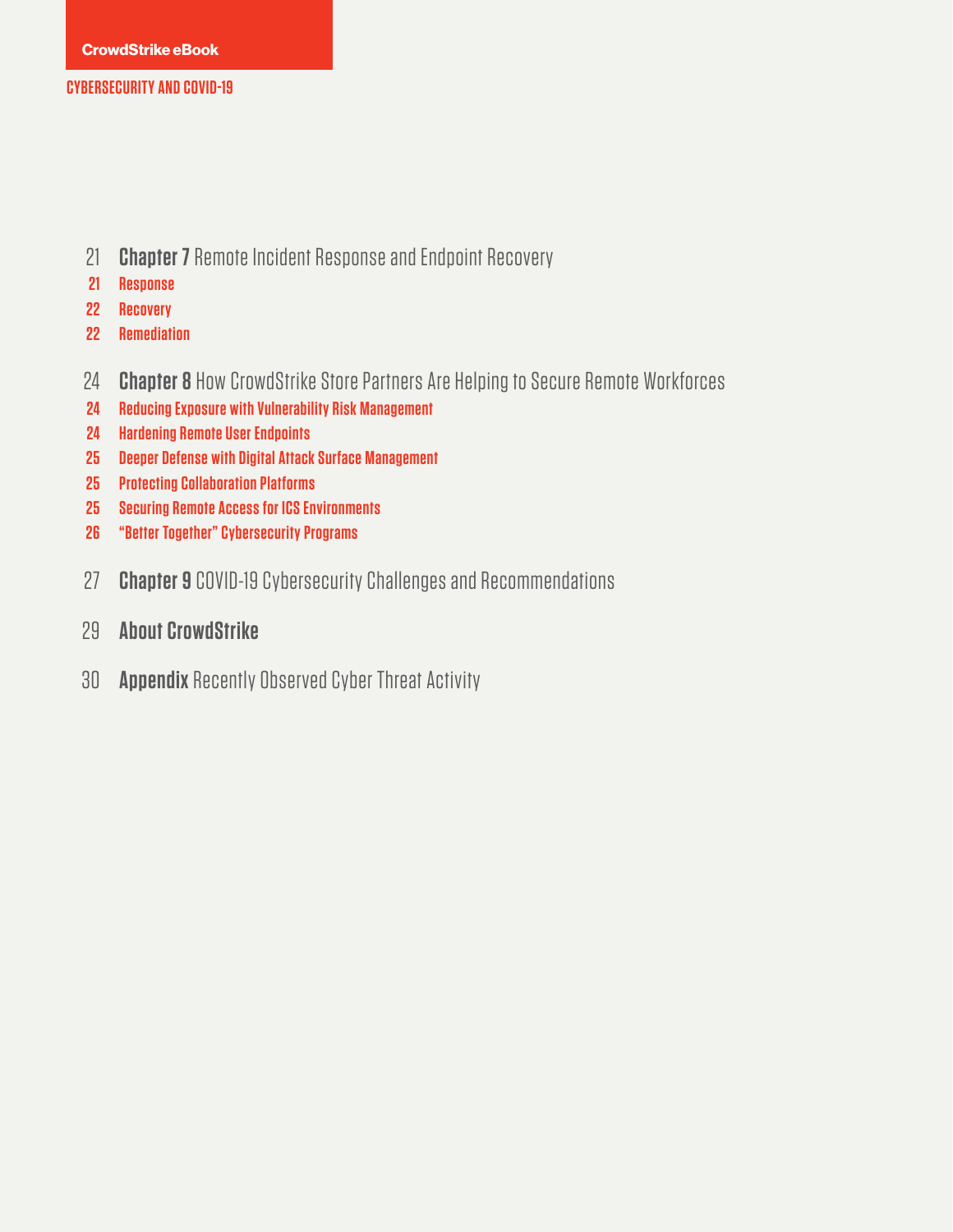## <span id="page-3-0"></span>**Foreword**  Message From CrowdStrike CEO George Kurtz

Let me start by expressing on behalf of the global CrowdStrike® team how grateful we are to the healthcare workers, law enforcement and first responders — and all individuals whose jobs require them to put themselves at risk to keep the rest of us as safe and healthy as possible. In addition, our hearts go out to everyone whose family and loved ones have been affected by this devastating outbreak.

As CrowdStrike's CEO, my first responsibility is to our people and the communities where we live and work. To that end, I have directed all CrowdStrike employees to do their part by working at home and eliminating unnecessary travel, and to abide by all local and federal health guidelines to help slow the spread of this highly infectious disease.

Our next responsibility is of course to our customers, and on this front we have many successes to share. One thing I would like to make clear: We believe that CrowdStrike has an extremely important role to play in this crisis.

The widespread health and economic impact of the new coronavirus has not deterred cyber adversaries. In fact, quite the opposite is occurring. In times of crisis, adversaries often try to exploit the situation, prey on the public's fear and escalate attacks. I know it is difficult to imagine, but we are seeing nation-state adversaries and e-criminals launch phishing campaigns using the coronavirus as bait. We expect this to escalate, and we are tracking the spread of these malicious campaigns.

Our disruptive cloud-native approach is uniquely suited to helping customers stay ahead of these emerging threats, whether their workers are at home, in the office or operating entirely in the cloud.

To extend our ability to aid the CrowdStrike community, we launched a [coronavirus surge relief plan](https://go.crowdstrike.com/WF-Request-Info-Remote-Workers.html?_ga=2.250811334.1319940208.1584565136-1694190141.1583160728&_gac=1.174254742.1584713894.EAIaIQobChMIw-j6w56p6AIVEqrsCh2stQPyEAAYASAAEgKE6_D_BwE) that allows our customers to surge the number of endpoints protected by the CrowdStrike Falcon® platform for up to 60 days. This enables existing customers to quickly onboard new remote workers without having to worry about a procurement cycle. Additionally, we launched the CrowdStrike Falcon Prevent™ for Home [Use program](https://go.crowdstrike.com/WF-Request-Info-Remote-Workers.html?_ga=2.250811334.1319940208.1584565136-1694190141.1583160728&_gac=1.174254742.1584713894.EAIaIQobChMIw-j6w56p6AIVEqrsCh2stQPyEAAYASAAEgKE6_D_BwE), which allows company administrators to immediately install our next-generation endpoint protection on employees' home and personal systems for a limited time. These free-of-charge programs have been extremely well received by our customers in their time of need.

For organizations of every size, industry and location, empowering employees to immediately start working from home is no trivial matter. Particularly for big organizations, managing this change quickly and efficiently can present major challenges. CrowdStrike is fortunate in this respect, since we are a company built from inception to thrive with a remote workforce. On a regular basis, approximately 70% of our employees already work remotely. As a result, we do not expect any disruption in our operations or ability to support our customers as we transition the rest of our workforce to a work-from-home model.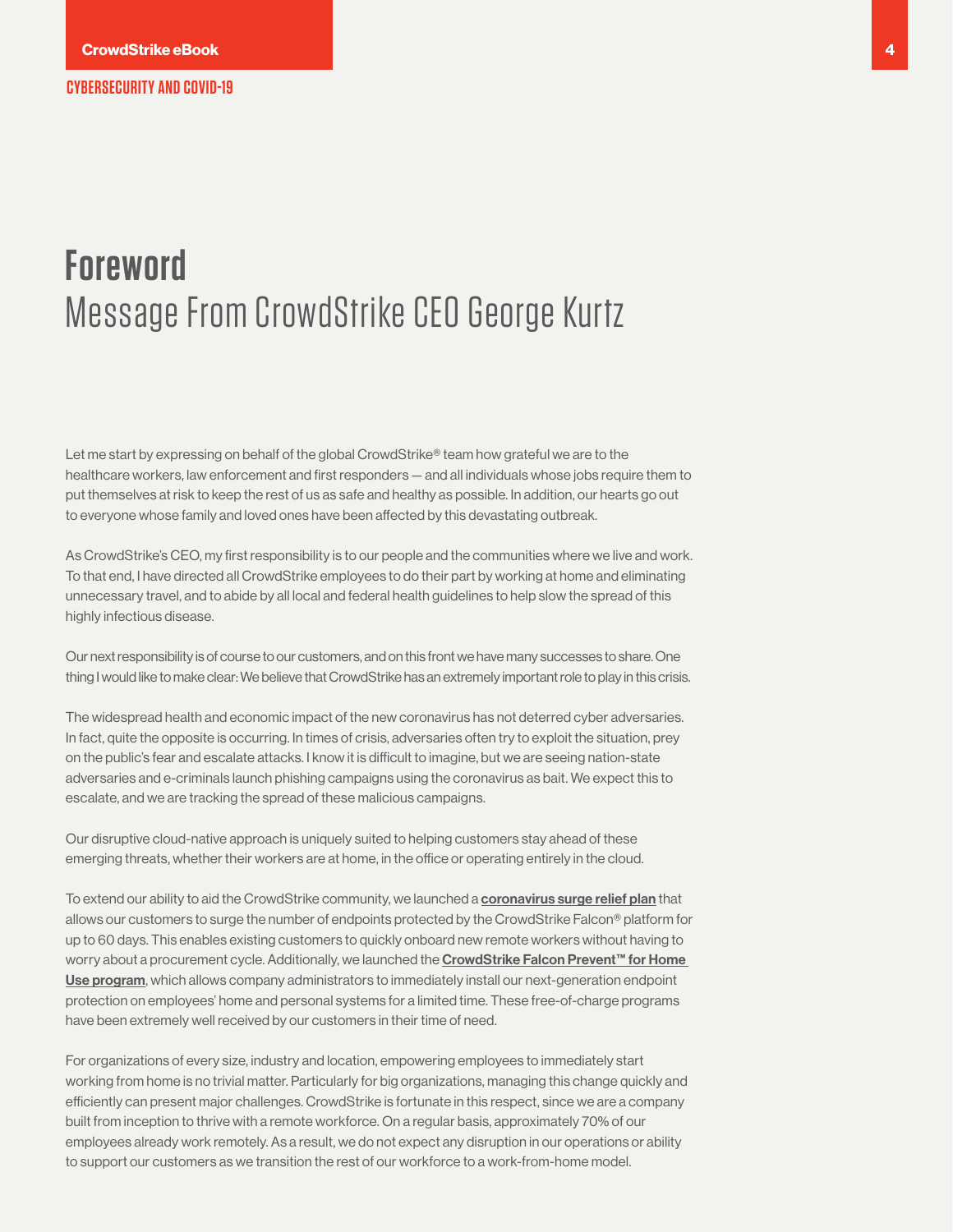For many of our customers, it's not so simple, and it's important to note that as organizations move their workforce outside of physical offices, their attack surface grows exponentially. They may need to rapidly provision fleets of new endpoints, such as laptops and mobile devices, and spin up new cloud workloads, while ensuring that every workload everywhere is protected with real-time security, even when the user is offline.

To put this in perspective, one of our large enterprise customers recently rushed to buy 12,000 laptops to deploy to newly remote employees. CrowdStrike can play a key role in these types of deployments, because the security challenges associated with a remote workforce are best solved by a cloud-native security platform. A true cloud-native platform like CrowdStrike Falcon does not require physical infrastructure. It allows customers to easily and remotely install, manage and protect their workloads at scale, no matter where their employees are located.

During times like this, the best companies continue to innovate and focus on customer success. This allows them and their customers to emerge from a crisis even stronger than before. Cybersecurity has been and will remain mission-critical to organizations, to provide business resiliency, and just as importantly, peace of mind to reassure their employees and customers that they are protected, so they can continue to focus on the things that matter most.

If there is anything that CrowdStrike can do to help your organization stay safe and secure in this time of need, please don't hesitate to reach out to us. We have a saying here at CrowdStrike: "One team. One fight." We are truly in this together.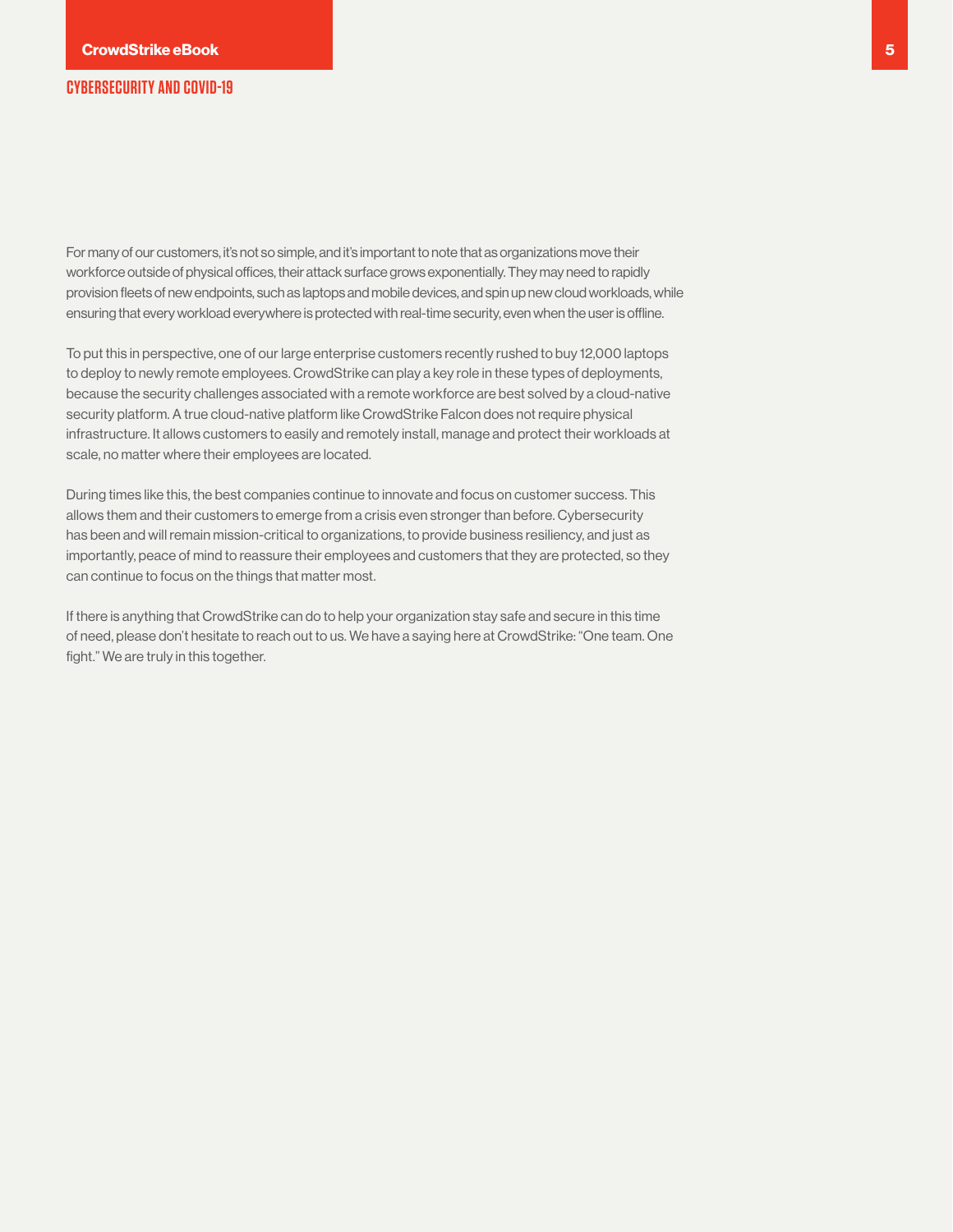## <span id="page-5-0"></span>**Chapter 1** Keys to Embracing and Securing a Remote **Workforce**

#### by CTO Mike Sentonas

The declaration of a global pandemic by the [World Health Organization](https://www.who.int/) (WHO) underscores what we are all coming to realize: that the COVID-19 disease, caused by a new variation of the coronavirus, has caused a level of social and economic upheaval that is unprecedented in modern times. Organizations are facing sudden and profound challenges as they seek ways to quickly support corporate directives for employees to vacate offices and corporate campuses and start working from home. Maintaining security in the face of this global office exodus presents significant risks for most organizations.

### **Challenges of Quickly Adopting a Remote Workforce Model**

Globally, 50% of employees are working outside of their main headquarters for at least 2.5 days per week, according to the latest International Workplace Group report. However, COVID-19 is challenging more — perhaps all — organizations to potentially embrace a remote work style immediately. Aside from the pressure this office exodus puts on IT teams, network architectures and even equipment suppliers, there are real cybersecurity challenges organizations need to consider.

Six key factors that can help ensure remote worker cybersecurity:

- Make sure you have a current cybersecurity policy that includes remote working. Strong security policies may already exist, but it is important to review them and ensure they are adequate as your organization transitions to having more people working from home than in an office. Security policies need to include remote working access management, the use of personal devices, and updated data privacy considerations for employee access to documents and other information. It is also important to factor in an increase in the use of shadow IT and cloud technology.
- Plan for BYOD (bring your own device) devices connecting to your organization. Employees working from home may use personal devices to carry out business functions, especially if they cannot get access to a business-supplied device as supply chains may slow down. Personal devices will need to have the same level of security as a company-owned device, and you will also need to consider the privacy implications of employee-owned devices connecting to a business network.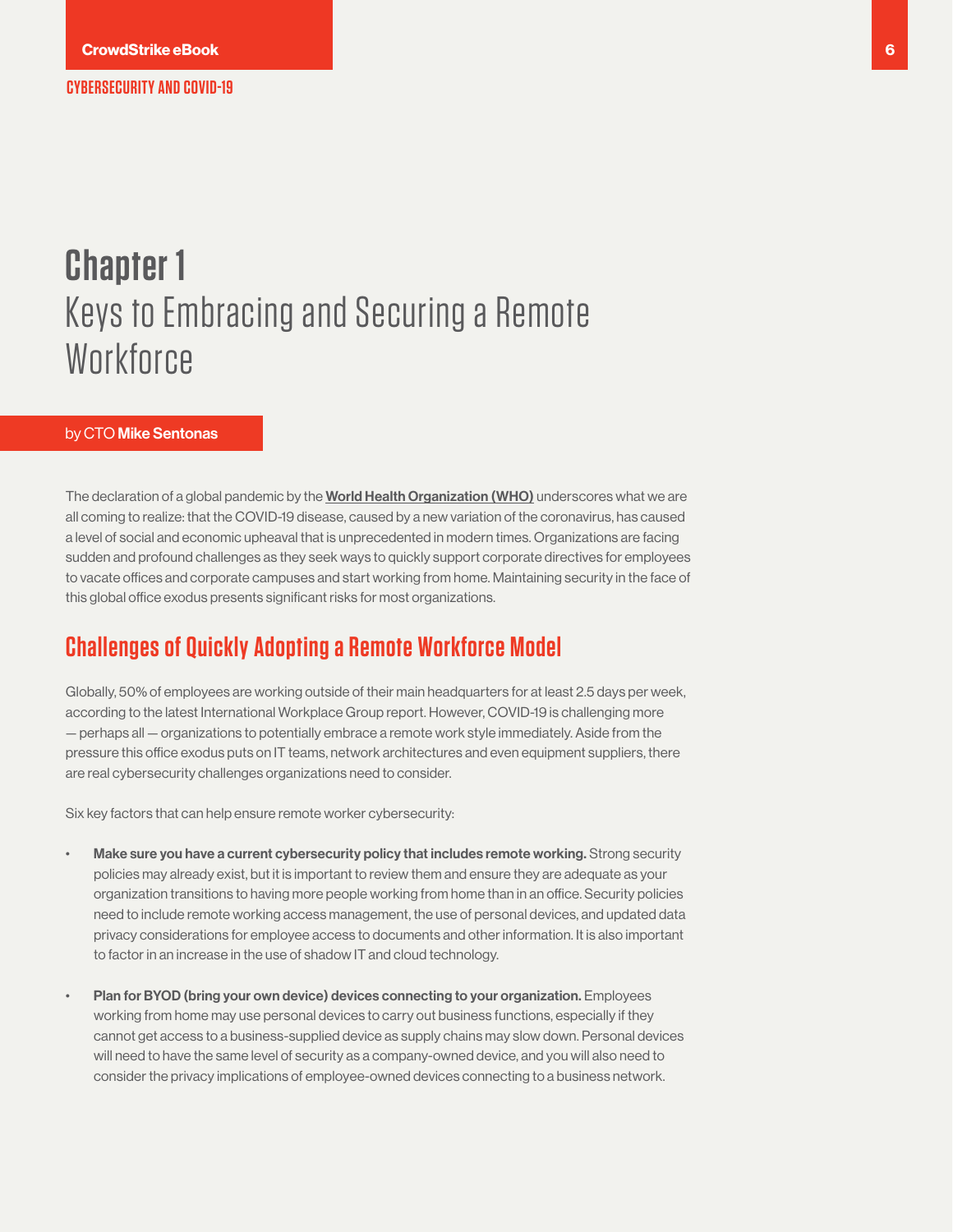- <span id="page-6-0"></span>Sensitive data may be accessed through unsafe Wi-Fi networks. Employees working from home may access sensitive business data through home Wi-Fi networks that will not have the same security controls — such as firewalls — used in traditional offices. More connectivity will be happening from remote locations, which will require greater focus on data privacy, and hunting for intrusions from a greater number of entry points.
- Cybersecurity hygiene and visibility will be critical. It is not unusual for personal devices to have poor cybersecurity hygiene. Employees working from home can result in an organization losing visibility over devices and how they have been configured, patched and even secured.
- Continued education is crucial, as coronavirus-themed scams escalate. [WHO](https://www.who.int/about/communications/cyber-security) and the [U.S. Federal](https://www.consumer.ftc.gov/blog/2020/02/coronavirus-scammers-follow-headlines)  [Trade Commission \(FTC\)](https://www.consumer.ftc.gov/blog/2020/02/coronavirus-scammers-follow-headlines) have already warned about [ongoing coronavirus-themed phishing](https://www.cbsnews.com/news/coronavirus-cybercriminals-capitalize-on-fears-cyber-firm-crowdstrike-says/)  [attacks](https://www.cbsnews.com/news/coronavirus-cybercriminals-capitalize-on-fears-cyber-firm-crowdstrike-says/) and scam campaigns. Continuous end-user education and communication are extremely important and should include ensuring that remote workers can contact IT quickly for advice. Organizations should also consider employing more stringent email security measures.
- Crisis management and incident response plans need to be executable by a remote workforce. A cyber incident that occurs when an organization is already operating outside of normal conditions has a greater potential to spiral out of control. Effective remote collaboration tools — including out-ofband conference bridges, messaging platforms and productivity applications — can allow a dispersed team to create a "virtual war room" from which to manage response efforts. If your organization's plans rely on physical access or flying in technicians for specific tasks (e.g., reimaging or replacing compromised machines), it may be prudent to explore alternate methods or local resources.

## **Ensuring Security Across Your Remote Workforce**

CrowdStrike is uniquely well-positioned to provide assistance to companies grappling with this sudden shift to a remote workforce for two reasons: First, our cloud-delivered platform and lightweight agent architecture is ideally suited to supporting and specifically securing remote workers; second, we as a company support a broad and widely dispersed remote workforce ourselves, so we have deep institutional knowledge of how to do so securely and effectively.

## **Cloud-Native Security**

Below are several capabilities the cloud-native CrowdStrike Falcon platform can give you to help make a rapid transition and ensure security as you move your workforce from office to home:

Harness the cloud's scalability and cost-effectiveness. Architecture that is built for the cloud from the ground up flexes with the demands of customers and provides enormous storage and computing power to drive real-time protection, regardless of where your employees are connecting from. Working with a cloud security architecture ensures that additional resources can be provisioned as needed. And as you pivot to support remote employees, there is no need to plan, prepare and provision hardware and software to keep pace.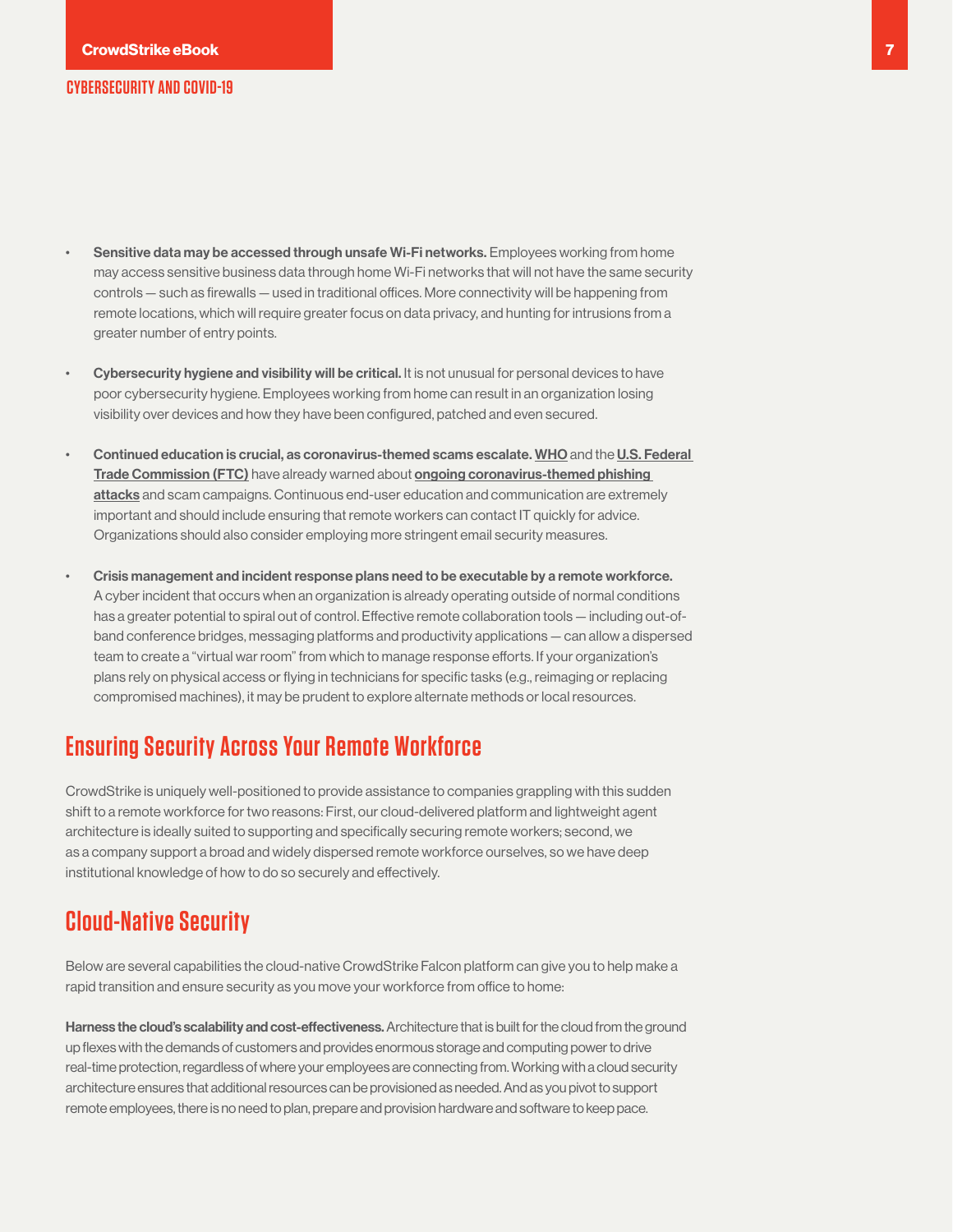Gain the highest level of security regardless of where your employees are located. Having a 100% cloud-delivered security architecture ensures that you can protect every workload everywhere, including workloads outside of the firewall, even if they are offline, and provide real-time security functionality with the highest level of efficacy along with compliance status information. **[Threat hunting](https://www.crowdstrike.com/epp-101/threat-hunting/)** across every device, especially those that are not on the network, is critical. Achieving this easily — with data accessible instantly and from anywhere — can only be accomplished with a native cloud-delivered solution.

Rely on simple security architecture that delivers comprehensive visibility. Knowing who and what are on your network is foundational to proactive security management. It is critical to have complete visibility of every device connecting to the network regardless of where it is connecting from. With CrowdStrike Falcon's single lightweight agent, there is no requirement to reboot to install; there is minimal impact on runtime performance; there are no "scan storms" or invasive signature updates to impact end-user experience; and users can be secured within seconds.The Falcon platform's continuous and comprehensive workload monitoring and discovery give security teams full visibility of every device: This includes on-premises devices, remote office and home devices, and cloud workloads. This visibility also extends protection across containers and mobile devices.

Ensure worry-free security with endpoint protection delivered as a service. With CrowdStrike Falcon Complete™, customers can entrust the implementation, management and [incident response](https://www.crowdstrike.com/epp-101/incident-response-ir-plan/) of their [endpoint security](https://www.crowdstrike.com/epp-101/endpoint-security/) to CrowdStrike's proven team of security experts. The result is an instantly optimized security posture without the burden, overhead and cost of managing a comprehensive endpoint security program, thereby freeing up internal resources to work on other projects. [Falcon Complete](https://www.crowdstrike.com/endpoint-security-products/falcon-complete/) is a 100% hands-off and worry-free endpoint protection solution that uniquely provides the people, process and technology required to handle all aspects of endpoint security, from onboarding and configuration to maintenance, monitoring, incident handling, and remediation, regardless of whether it is an on-premises workload or a remote worker.

The COVID-19 crisis and its impact is likely to be with us for a while. Organizations and their employees will be forced to make tough decisions rapidly, and enabling a remote workforce is one of those decisions. There are risks involved in quickly enabling and managing a remote workforce, but the security of your networks, devices and data shouldn't be among them.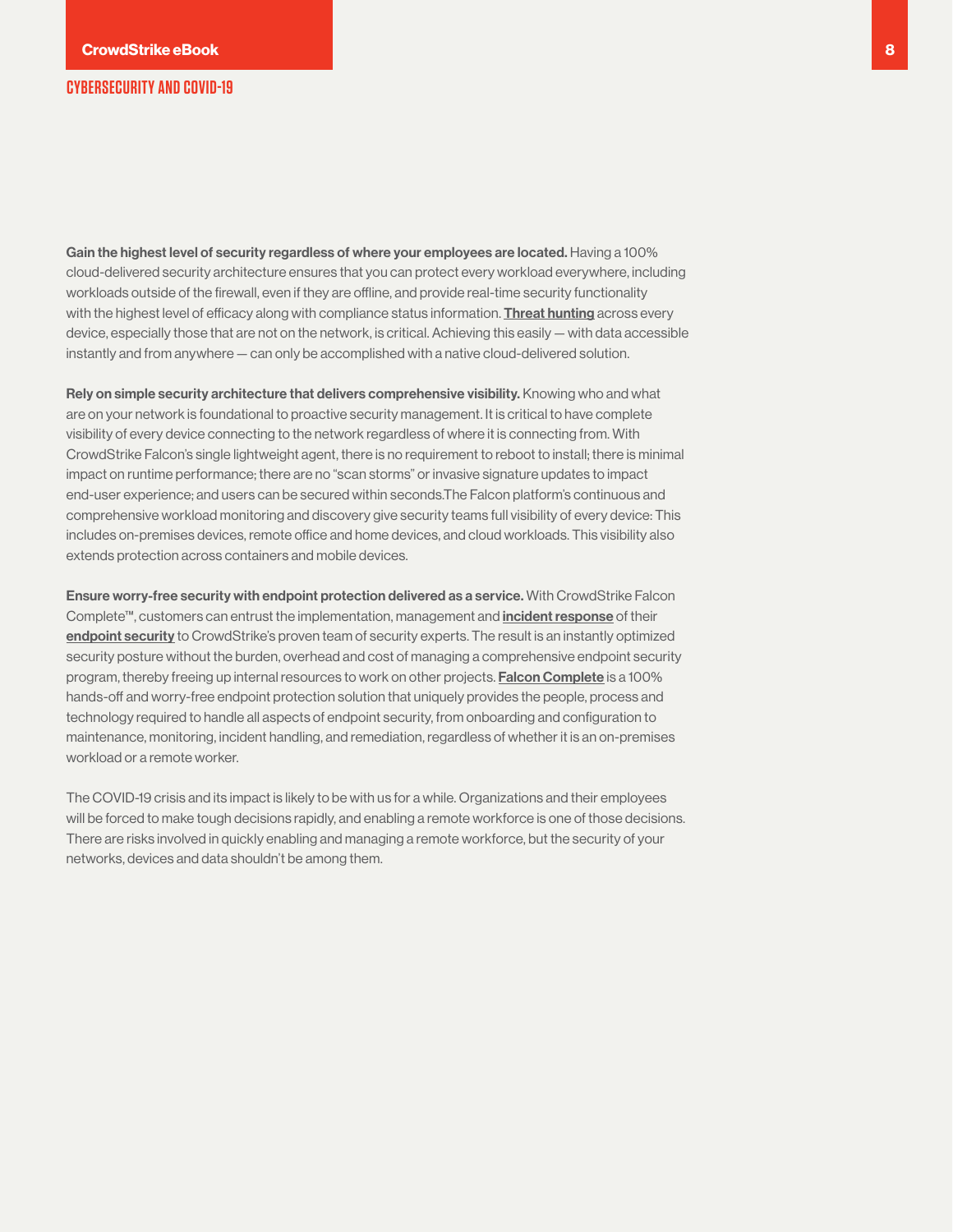## <span id="page-8-0"></span>**Chapter 2**  Cyber Threats Heightened by COVID-19 and How to Protect Against Them

#### by VP of Intelligence Adam Meyers

As the COVID-19 pandemic continues to take hold in various geographical locations, government and businesses are rapidly changing how and where they operate to ensure the safety and health of their employees, customers and partners. This environment is dynamic, and the continually shifting paradigm has significant consequences on organizational security posture. "Work from home" is becoming the new normal for organizations hoping to flatten the curve of the pandemic. For some organizations, remote work has been ongoing for several years, and the new push is simply a matter of scaling up existing solutions and policies. In many other environments, work from home is a foreign concept; technology, operations and policies are not prepared for this new reality, and several challenges are being encountered such as:

- Use of personal devices and email for business or handling sensitive information
- Provisioning corporate assets to support remote working arrangements
- Proper deployment and configuration of remote services, corporate VPNs (virtual private networks) and related two-factor authentication methods

Adversaries are keenly aware of these challenges and the opportunities for abusing this situation to their advantage. This chapter provides an overview of tactics and observed cyber threats beginning in January 2020 through publication. The appendix at the end of this eBook lists recent adversary activity observed and will be periodically updated.

## **Tactic Highlight: Phishing**

Phishing remains the primary initial access vector for a variety of **[threat actors](https://www.crowdstrike.com/blog/meet-the-adversaries/)**. Successful phishing attacks frequently play to greed or fear in the victim. The infamous "Nigerian Prince" schemes are an example of the use of greed, where the promise of riches entices the victim to do things they ordinarily wouldn't do. In the case of the COVID-19 pandemic, fear abounds, and the awareness of the pandemic itself is global. Phishing attacks promise new information about the virus or updates on official guidance.

In addition to what has been observed, CrowdStrike Intelligence assesses with high confidence that it is likely for additional phishing campaigns to make use of lures aligned with health guidance, containment and infection-rate news to increase over the next few months.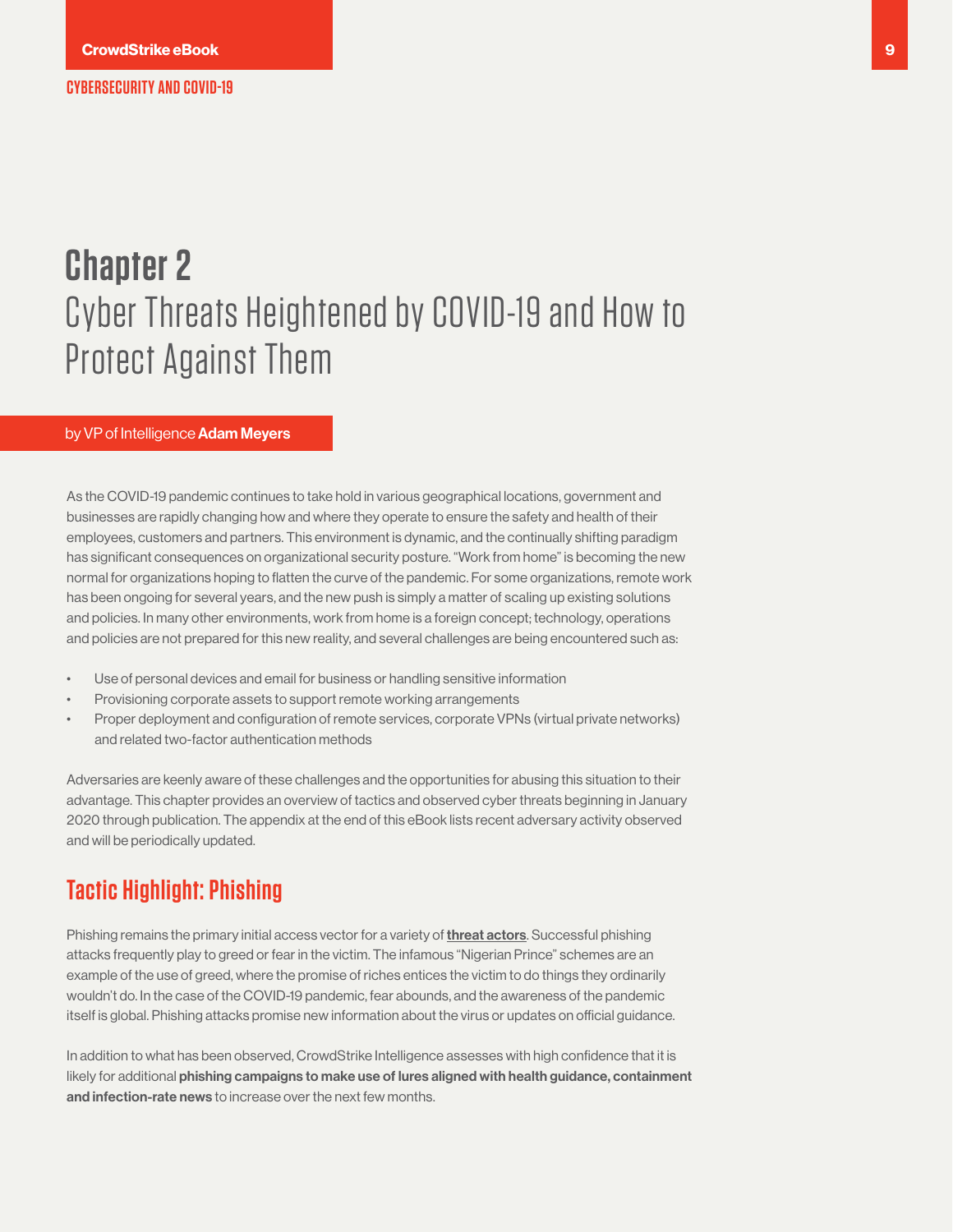<span id="page-9-0"></span>In addition to phishing lures leveraging health-related interest, there is also a possibility that actors could take advantage of more employees working from home, and move toward lures attempting to spoof company guidance and procedures, human resource correspondence and company IT issues and resources.

Targeted intrusion adversaries in particular have relied on job-themed and human resource-themed lure documents over the last few months. In a situation where employees will increasingly rely on email communications to continue business operations, the threat of phishing campaigns attempting to mimic official business communications will likely increase.

#### **Observed Activity: eCrime**

As the pandemic continues to evolve, CrowdStrike has observed sustained eCrime activity across the board, including some with COVID-19 themes. Campaigns have been observed in multiple languages, using multiple attachment types and various levels of COVID-19 information, demonstrating that the scope of these campaigns has been and is likely to remain wide. COVID-19-themed activity has followed the path of the virus as it has moved from Asia across the world. As news about the situation in various locales emerges, the themes and targets change — for example, with news of the COVID-19 situation in Italy, WIZARD SPIDER was observed deploying dynamic web inject files that solely target customers of Italian financial institutions, with the intent of stealing credentials for accounts.

One of the earliest eCrime actors to capitalize on the COVID-19 outbreak was [MUMMY SPIDER](https://www.crowdstrike.com/blog/meet-crowdstrikes-adversary-of-the-month-for-february-mummy-spider/) in late January 2020. This actor used Japanese-language spam spoofing a public health center in order to distribute the Emotet downloader malware, which subsequently led to the download and install of [WIZARD SPIDER's TrickBot](https://www.crowdstrike.com/blog/wizard-spider-lunar-spider-shared-proxy-module/).

CrowdStrike Intelligence has continued to identify multiple campaigns distributing additional eCrime threats, such as Gozi ISFB, Nemty ransomware, SCULLY SPIDER's DanaBot, GRACEFUL SPIDER's GetAndGo Loader and the Latin America-targeted malware Kiron. There have also been instances of eCrime actors attempting to sell COVID-19-themed tools, including a phishing method using a payload preloader masked as a COVID-19 map.

### **Observed Activity: Targeted Intrusion**

Despite the impact of COVID-19 on their respective countries, CrowdStrike Intelligence has observed multiple nation-state-affiliated targeted intrusion adversaries remaining active with spear-phishing campaigns throughout the last few months. Moreover, many of these adversaries have already been observed using COVID-19-themed operations: China-based PIRATE PANDA was observed using COVID-19-themed lure documents in February 2020; Democratic People's Republic of Korea (DPRK) adversary VELVET CHOLLIMA has also remained active and recently leveraged a COVID-19-themed lure document to deliver its unique BabyShark malware against South Korea-based organizations.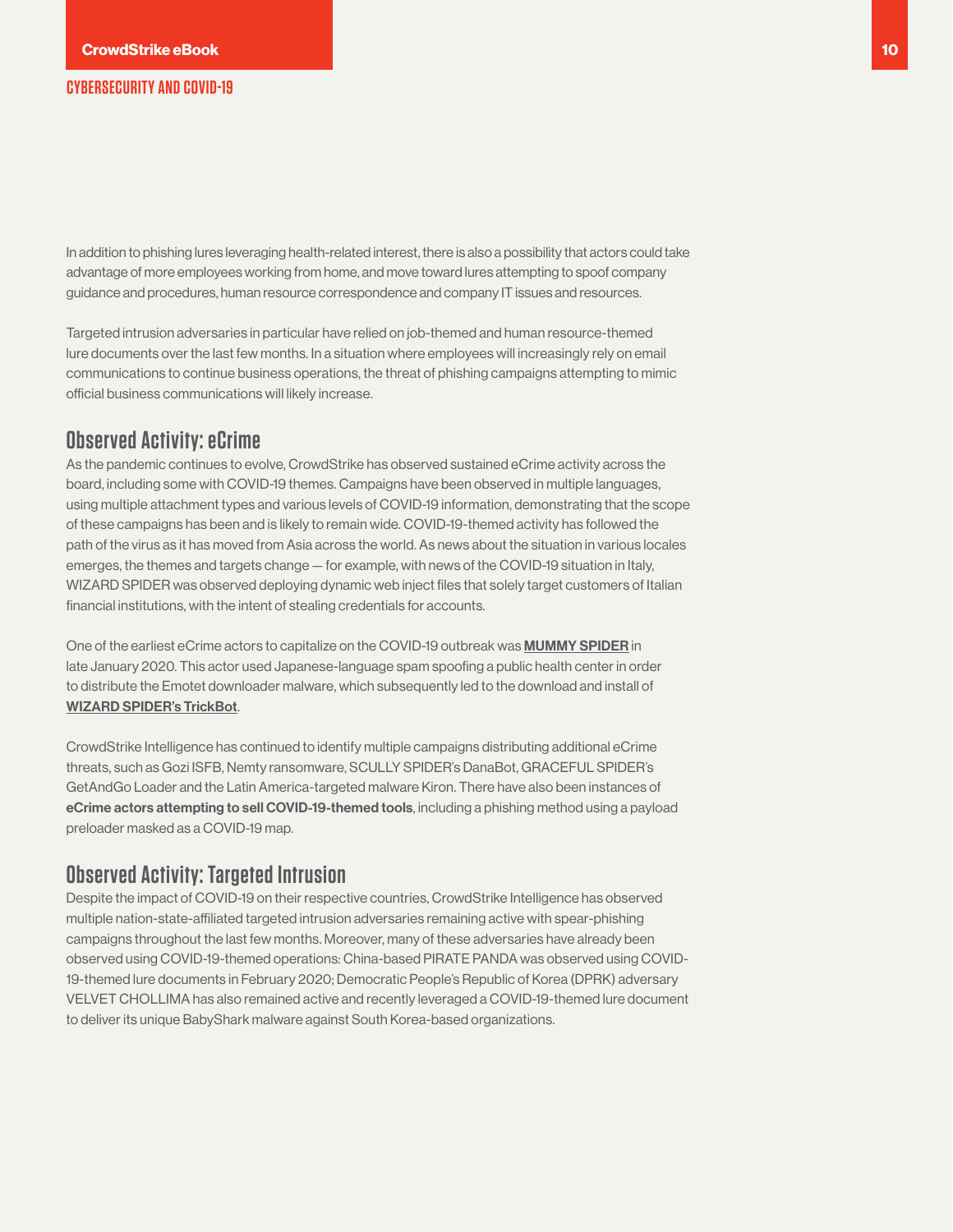## <span id="page-10-0"></span>**Tactic: Targeting Remote Services**

It is possible that companies will increase the use of software as a service (SaaS) and cloud-based remote connectivity services in order to enable and support employees working from home. Standing up remote working services could pose a potential security risk when combined with possible human-error-enabled security lapses.

Criminal actors in particular continually seek to collect credentials for these services, potentially allowing them to gain access to these SaaS accounts and victim organization data. The eCrime big game hunting (BGH) ransomware industry in particular leverages Remote Desktop Protocol (RDP) brute forcing or password spraying for initial entry. As many sophisticated BGH actors remain highly active at present, they will likely attempt to capitalize on possible staffing disruptions COVID-19 may bring to organizations, as well as attempt to compromise employee devices while they work remotely.

## **Tactic: Vishing Robocall and Tech Support Scams**

As employees shift to flexible work arrangements such as telecommuting, they will increasingly rely on phone communications to maintain and continue business operations. Adversaries are taking advantage of this situation to conduct malicious operations attempting to mimic official business communications. Such operations include voice phishing or "vishing" and robocall scams, as well as technical support scams.

Criminals have been observed using the COVID-19 outbreak as a theme in vishing and robocall scams. A portion of these calls initially focused on targets on the U.S. West Coast, as well as industries affected by the outbreak, such as transportation and travel. In some cases, vishing can be combined with smishing (text message phishing) in order to perpetrate such scams or load malicious content onto mobile devices.

Technical support scams use various delivery methods including phone calls, pop-up warnings and redirects. Although the theme of these scams may not be directly related to COVID-19, the increase in office workers transitioning to remote work in the near term poses the risk of increased tech support scams targeting those individuals, who may not be adept at or self-sufficient in remote computing.

## **Recommendations for Defending Against COVID-19 Scams**

As the global COVID-19 outbreak grows, CrowdStrike assesses that malicious cyber threat actors will continue to take advantage of the situation. As such, it is imperative that businesses and employees remain aware of the potential cyber threats they face while they make transitions to alternative business continuity plans, and that they are informed of the immediate steps they can take to mitigate potential risks.

CrowdStrike recommends adopting a strong defensive posture by ensuring that remote services, VPNs and multifactor authentication solutions are fully patched and properly integrated, and by providing security awareness training for employees working from home.

For recent observed activity, see the Appendix at the end of this eBook.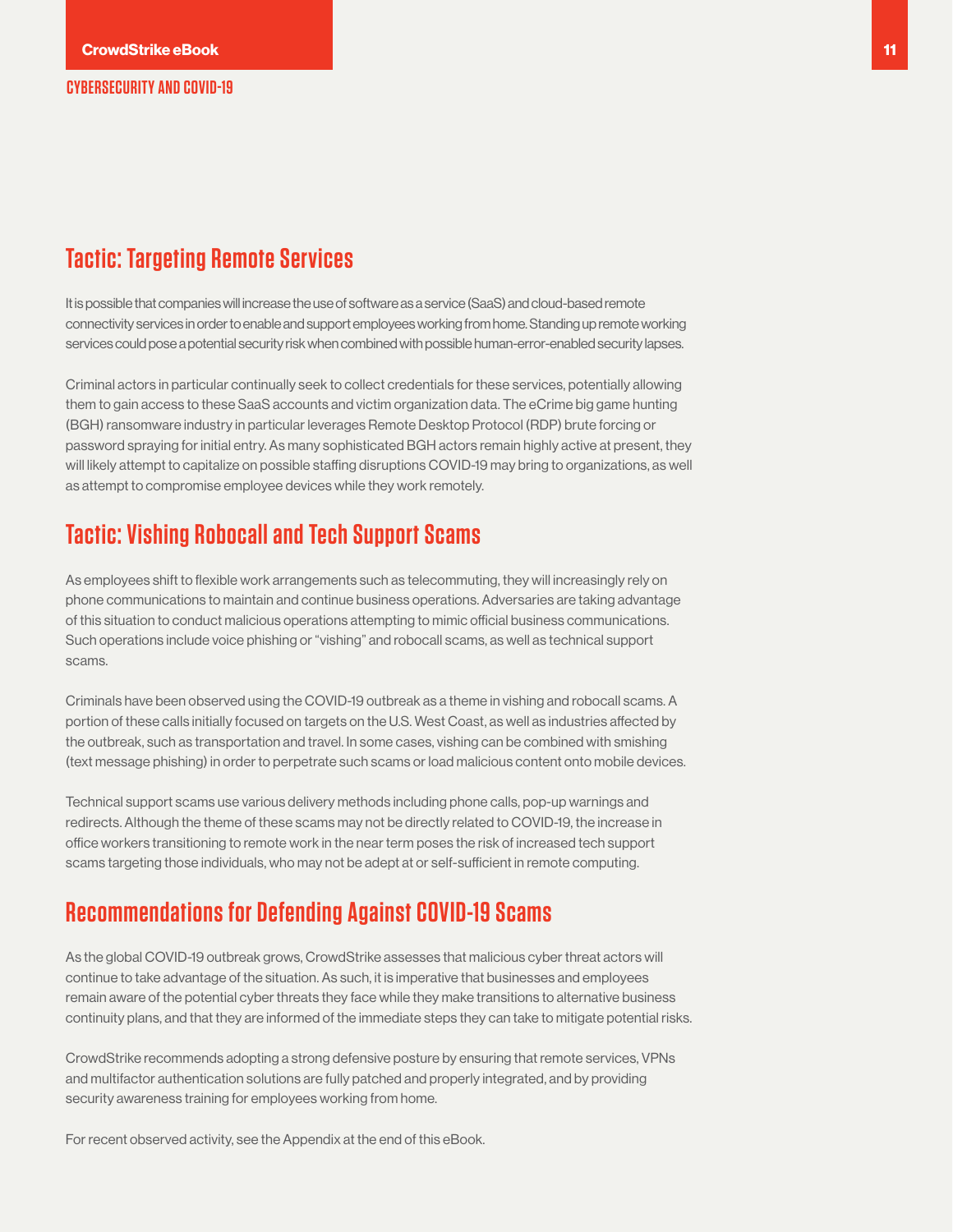## <span id="page-11-0"></span>**Chapter 3**  Getting the Most From Prevention Tools

by Senior Director of Product Marketing Con Mallon

As organizations deal with newly remote workers and business uncertainty, prevention is more important than ever. Cyberattackers are looking to capitalize on the current climate and seek vulnerabilities. The CrowdStrike Services team saw a record number of ransomware infections, data leaks and targeted attacks in 2019 — as well as a troubling trend: Organizations are often failing to enable key preventative features designed to stop malicious activity. Failure to configure these tools properly is often worse than not having them in the first place because it can give organizations a false sense of security and waste security budgets. While this is not a new phenomenon, the growing frequency of ransomware and other disruptive attacks is increasing the impact on organizations that fail to effectively block malicious activity.

## **Misconfigured Security Toolsets**

It is not uncommon for the CrowdStrike Services team to encounter cutting-edge security toolsets that are not properly managed. This includes unpatched exploits, severe misconfigurations and botched deployments that can allow attackers to infect endpoints and move laterally throughout the environment. Large companies are not immune to this pitfall — in fact, CrowdStrike Services found that they are often more likely to not configure or misconfigure their security tools. Even though they have significantly more resources than smaller organizations, they often have sprawling footprints, complex networks and multiple improvement projects running at any given time, and they sometimes fail to dot all the i's and cross all the t's. This observation is troubling — due to current circumstances, the move to a more remote and dispersed workforce and operations is likely to exacerbate the problem.

This issue isn't limited to endpoint detection platforms. The team has also found crucial misconfigurations in intrusion prevention systems, data loss prevention tools, multi-factor authentication (MFA) platforms and cloud access security brokers. For example, the CrowdStrike Services team has responded to incidents where security controls — such as next-generation firewalls that segment corporate and production networks — were in place, but the victims had failed to configure any firewall rules. This allowed malware to quickly spread laterally to business-critical production equipment.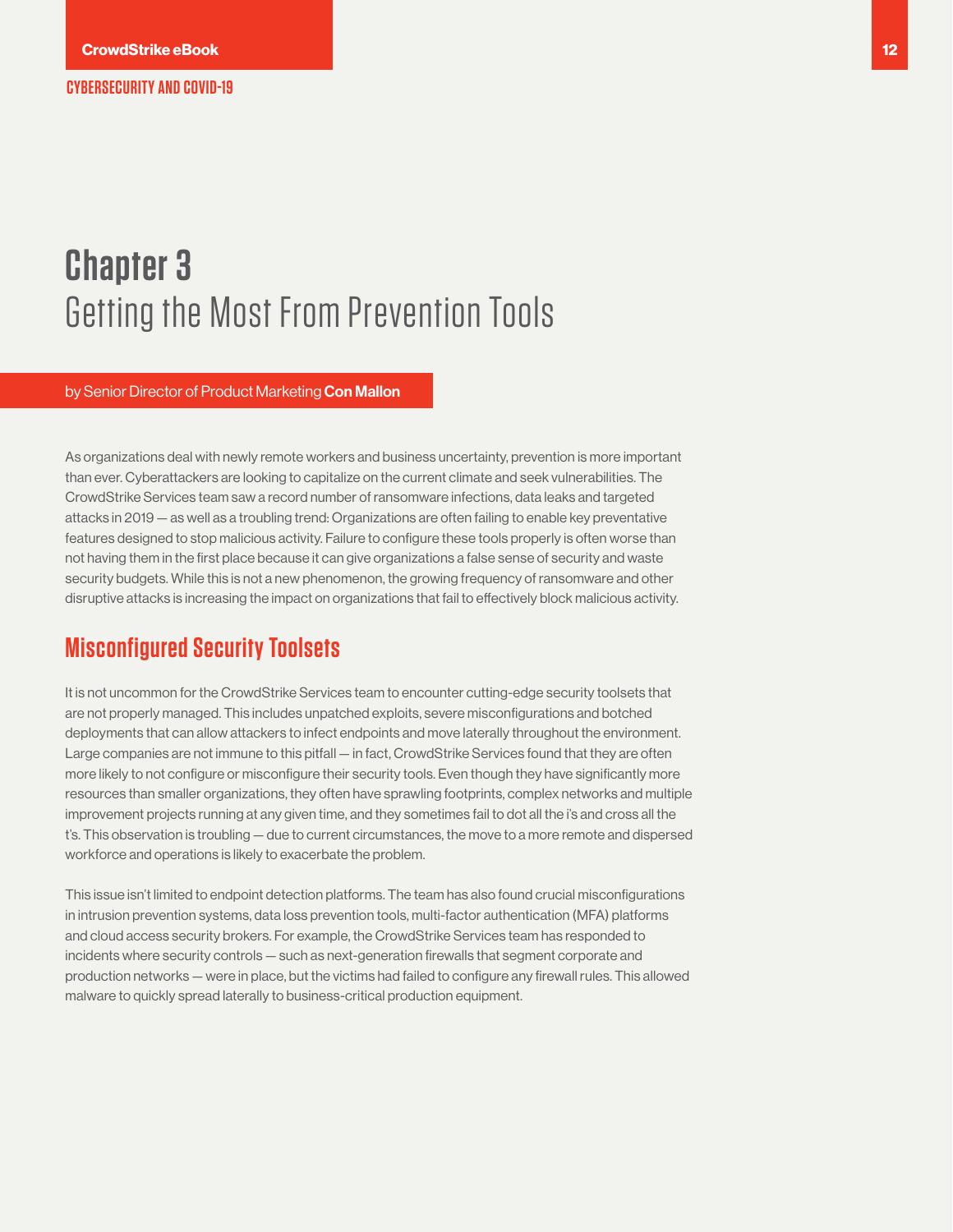## **Maximizing Prevention Capabilities**

Although misconfigurations are probably not significantly more common now than in years past, current threat trends place greater dependence on prevention, which makes misconfigured or under-optimized tools more problematic. And, like most human factors in security, it manifests in different ways. In some instances, security tools are deployed in "monitor" or "detect" mode during proof-of-concept testing to prevent disruptions in an environment, and more stringent prevention features are never enabled. In other cases, information security teams are requesting these features to be enabled, but IT teams are not responding, either because they do not trust the tool or it is not a priority. Even more troubling, some companies purchase security tools just to meet compliance requirements and never fully implement them, leading security teams to believe they are protected when they are not.

Because there is no single cause, there is no single fix. But there are steps that organizations can take to maximize the efficacy of their tools, both now and as good standard practice moving forward:

- Never purchase a tool just for compliance reasons. It is fine for compliance to be a driver in a technology purchase, but there must be people assigned to use and optimize the tools and processes.
- **Develop implementation plans for any new tools.** These plans should involve both IT and information security teams to ensure that stakeholders are aware of the tool's purpose and intended use. This planning process should also identify the tool's operational impact on the business and the degree to which that can be tolerated.
- Establish change management guidelines. A tool's agreed-upon configuration should be documented and then audited multiple times a year. Information security teams should frequently discuss configurations and new features with vendors and support teams to maximize the tool's value and validate its use in the organization's environment.
- Develop a detection and prevention framework. Not every tool needs to be deployed with the strictest preventative configurations enabled, especially if compensating controls exist. Implementing a detection and prevention framework should identify the threats and use cases that an organization wants to address, and also identify which tools are mapped to which use cases. This provides an excellent foundation for determining which use cases to prevent and which ones to detect, and with what tools. It also provides a great source of security metrics.
- Test yourself. Regular audits and adversary emulation exercises should ensure that the tools are working as intended.
- Take a risk-based approach. Ideally, organizations would tune their toolsets endlessly in pursuit of optimal security. This is great if you have the time and resources, but it's not feasible for most organizations. If you can't lock everything down, choose your battles. Identify the attacks you most want to prevent and focus on them first.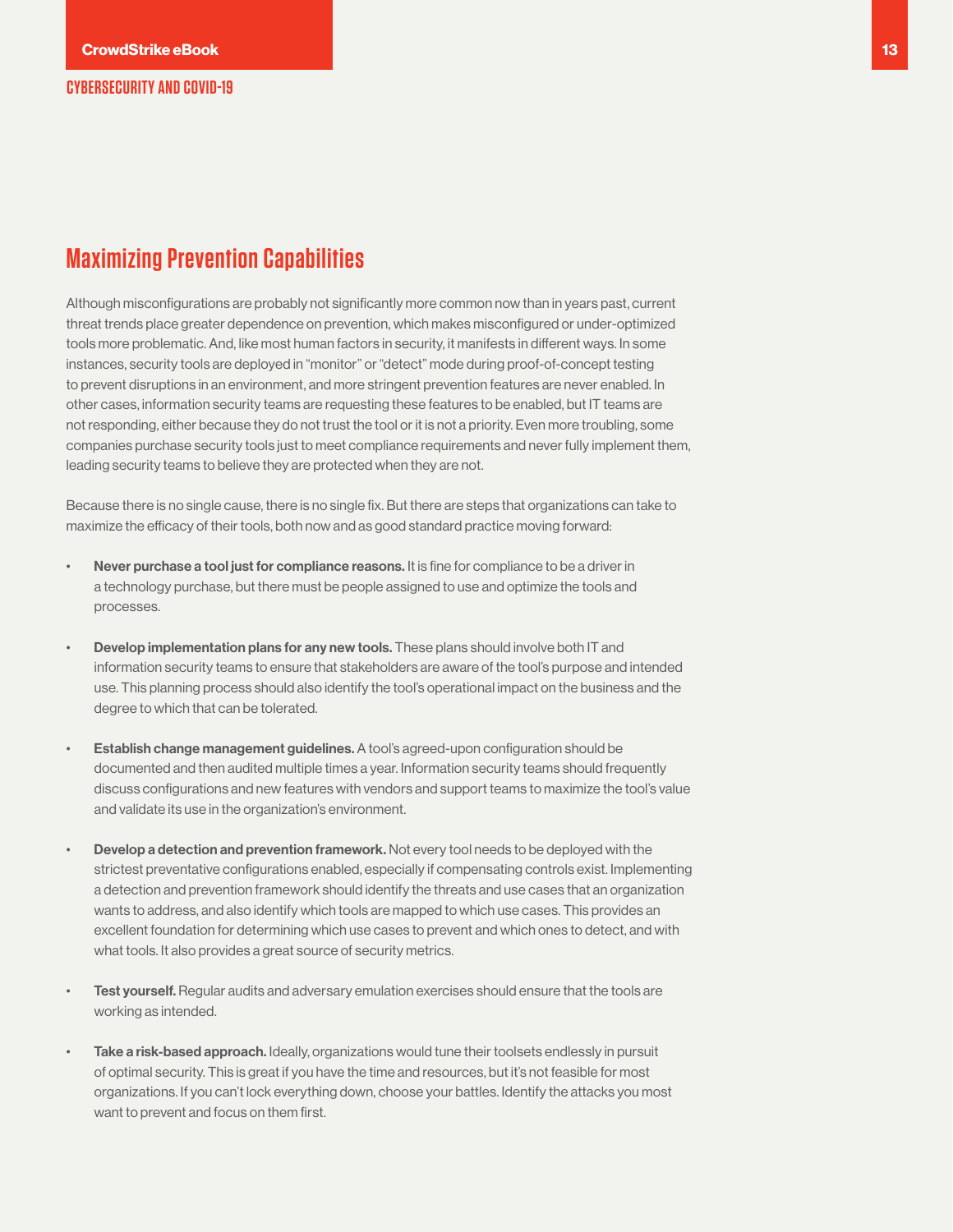## <span id="page-13-0"></span>**Chapter 4** Attackers Are Targeting Cloud Service Providers

by Senior Director of Product Marketing Con Mallon

The compromise of public cloud-based infrastructure is on the rise. Given current circumstances, organizations are looking to ensure they can continue to operate. This may require them to stand up new services and capabilities — and do so fast. The availability of public and private cloud infrastructure is an effective tool for organizations to accomplish this. In recent months, the CrowdStrike Services team has observed increasingly sophisticated operations in which financially motivated adversaries are using cloud application programming interface (API) keys to harvest information assets for ransom or sale. They are also often seeking other keys and passwords to facilitate further access, enabling them to repeat the cycle. And now, with many organizations increasingly moving their resources to the cloud and attackers looking to exploit any weaknesses, cloud security must be a top priority.

### **New Attack Surfaces**

Internet-as-a-service (IaaS) API key theft has opened a vast new attack surface, giving adversaries easy access to critical controls and data assets when appropriate protection is not in place. As discussed in the latest [CrowdStrike Services Cyber Front Lines Report](https://www.crowdstrike.com/resources/reports/crowdstrike-services-cyber-front-lines-2020/), many recent cases have involved static credentials that were not protected by MFA, IP address-based restrictions or automatic rotation. Previously, when threat actors harvested API keys from public source code repositories, it was typically a crime of opportunity. Now, it's become targeted, and CrowdStrike has responded to multiple cases in which attackers actively sought cloud IaaS API keys in client and third-party infrastructure. In virtually all cases, these long-lived API keys were an unnecessary liability as they could have been replaced with ephemeral credentials issued through the underlying cloud infrastructure.

### **Detection Time Is Key**

In addition, detection times can range from hours to months, and in many cases, data exfiltration has occurred before detection. Host-level compromise in the cloud continues, and many cases involve "shadow IT" cloud deployments — deployments that receive limited security oversight and investment. The Services team has observed gaps in endpoint (instance/VM) detection capabilities, misconfigured logging, misconfigured firewall rules, and lack of system and application vulnerability management.

In some cases, security staff were already stretched thin in their efforts to secure on-premises resources, or they lacked familiarity and experience with cloud environments. In others, serious incidents affected infrastructure that was already slated to be decommissioned prior to compromise. The Services team considers these trends a contributing factor in compromises resulting from both nation-state and financially motivated operations.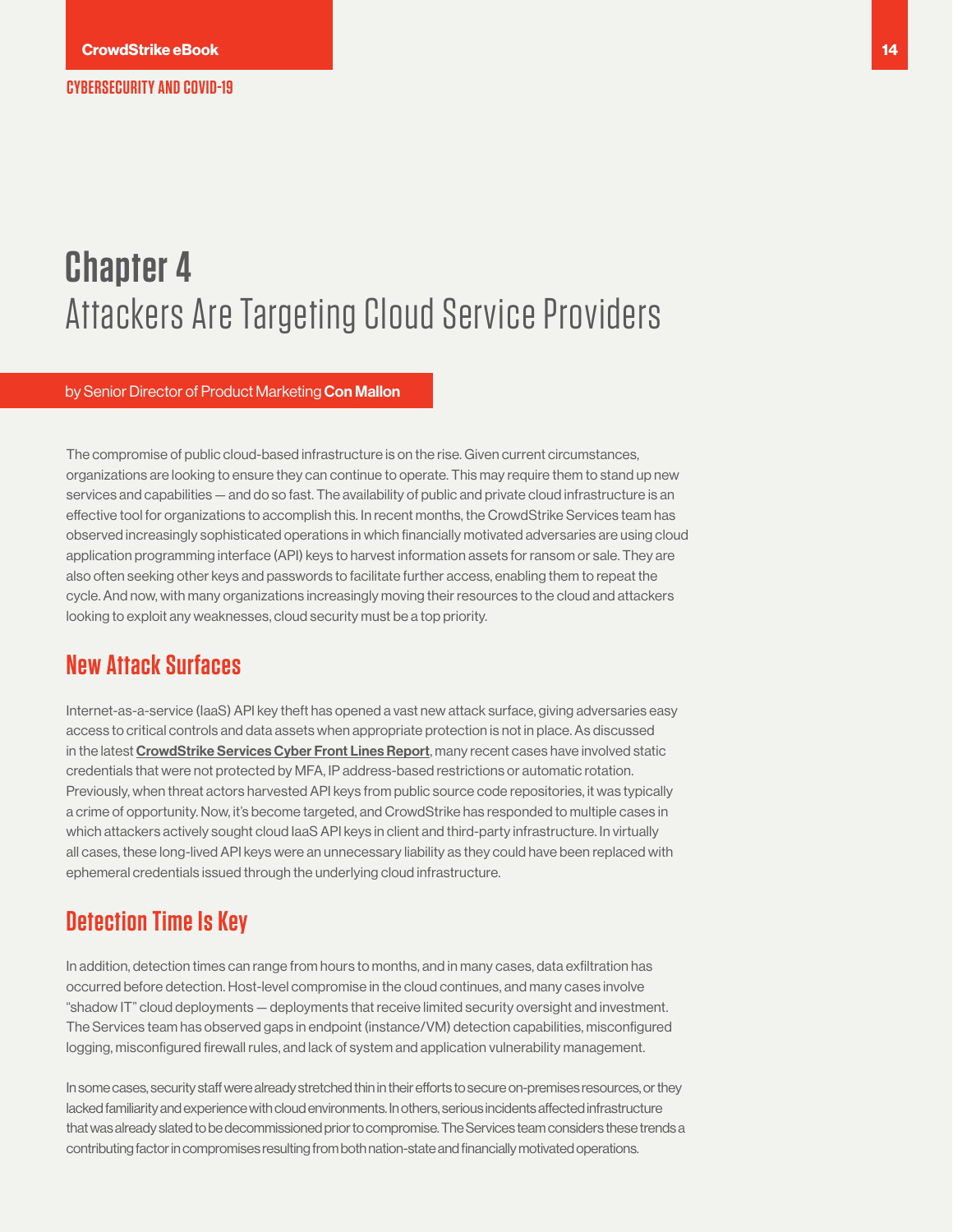CrowdStrike continues to recommend the following practices to help organizations prevent breaches of their cloud infrastructure:

Avoid using static API keys anywhere. Static keys pose a significant risk because they allow enduring access to large amounts of often-sensitive data. Instead, use ephemeral credentials for automated cloud activity and enforce the usage of these credentials only from authorized IP address space. Also, require MFA for all user-originated cloud activity.

Proactively manage cloud accounts and permissions. Begin this process by conducting an account inventory to ensure every resource has an identified owner/responsible party. Next, use a cloud account factory model to ensure new cloud accounts comply with security expectations from the start. You should also review permissions in legacy or to-be-decommissioned cloud accounts for excessive public access to hosts and storage services. Finally, find cloud accounts/subscriptions that are not being monitored by looking for references to unrecognized cloud accounts. This can be achieved by collaborating with the finance department to find unrecognized cloud subscriptions.

Enable logging and alerting. Enable detailed logging, including API and data object access logging, to the maximum extent affordable. Also, invest in and tune automated alerting to rapidly identify incidents and revert improper configuration changes.

Regularly review firewall rules on the cloud. Use automated and manual firewall ruleset reviews to avoid global-permit rules in both inbound and outbound contexts.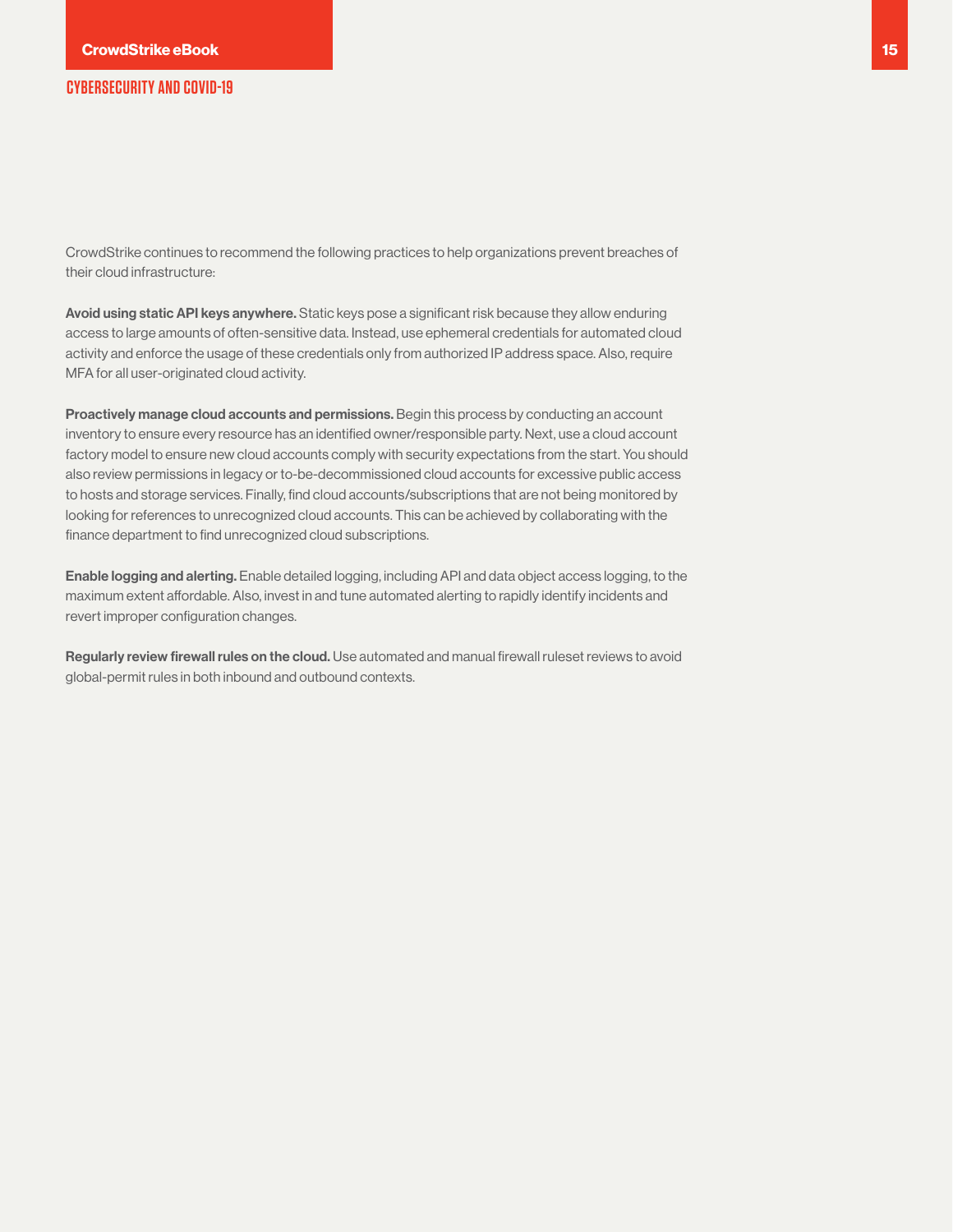## <span id="page-15-0"></span>**Chapter 5**  Vulnerability Management with a Distributed **Workforce**

#### by Product Marketing Director Scott Taschler

Maintaining an accurate, up-to-date picture of organizational risk becomes increasingly important as workers move from traditional offices to work-from-home environments. Laptops leaving the safety of the office security perimeter often have sensitive information and provide users with access to critical systems.

Organizations need to maintain a clear understanding of the security posture of these systems, regardless of where they are located. When a critical vulnerability is disclosed, the race is on to reduce the attack surface before an exploit becomes widespread. In these situations, assessing your exposure to new threats in real time can be critical, but is often not possible for work-from-home users.

### **Challenges Scanning Remote Systems**

Vulnerability management requires a different approach in a work-from-home world. The systems and processes that many organizations have developed over the years to assess and manage vulnerabilities are based on the premise that users are primarily working from an office. These systems leverage networkbased scanning appliances to run recurring scans that identify what systems are on the network, and to assess what patches are installed as well as what other vulnerabilities may be present on these systems.



Figure 1. Vulnerability Assessment On-premises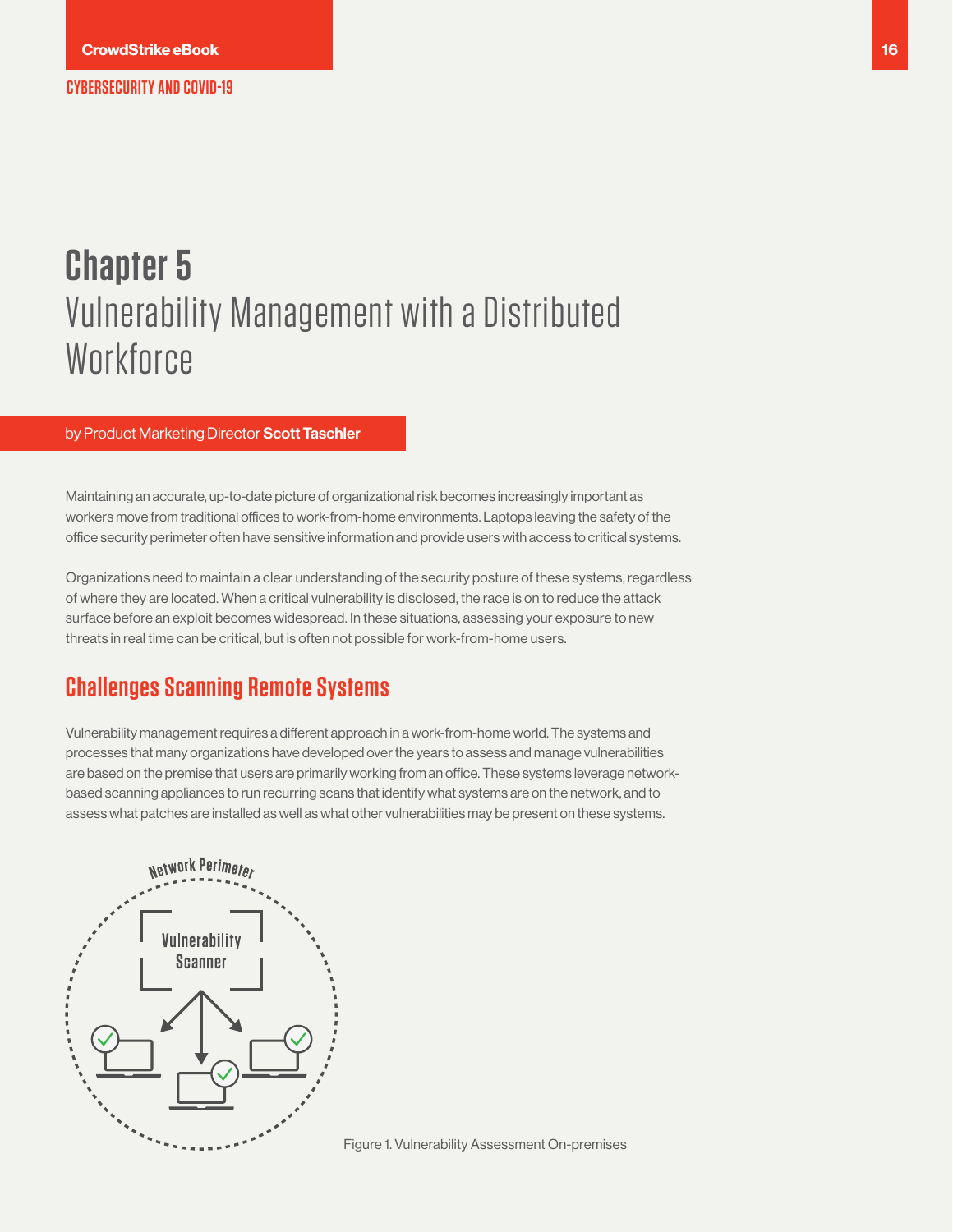<span id="page-16-0"></span>When your users are working from machines that are no longer located in an office with a high-bandwidth corporate LAN (local area network), network-based vulnerability scanning is no longer a feasible option. In the best-case scenario, remote users connect to the office via VPN. In these cases, it may be technically possible to scan systems over the VPN tunnel, but scanning eats up limited network bandwidth that must be conserved for business activity. This makes network-based vulnerability scanning highly impractical for VPN-connected users.

In other cases, work-from-home users may be primarily using cloud-based services that do not require a direct connection to the corporate network. This renders network-based vulnerability scanning completely ineffective.



Figure 2. Vulnerability Assessment Off-premises

When workers are operating from home offices for weeks or months on end, it creates massive blind spots for IT security staff. This introduces unknown risks to the organization and can slow down efforts to remediate critical threats.

### **A Step in the Right Direction: Agent-based Vulnerability Assessment**

Some vulnerability assessment solutions leverage local agents installed on individual endpoints to address this visibility gap. Performing vulnerability assessment on the host itself can solve the problem of how to execute the assessment, as it does not require a network-based appliance to communicate with the endpoints. However, it also introduces additional challenges for over-taxed IT staff.

For starters, installing an additional agent for vulnerability assessment introduces complexity and consumes system resources. This can be particularly troublesome to deal with when users don't have access to local IT staff to help with installation and resolution of problems. In addition, if users are not connected to the corporate LAN via VPN or other means, it may be impossible for IT security staff to collect and analyze results of agent-based scans in a timely manner.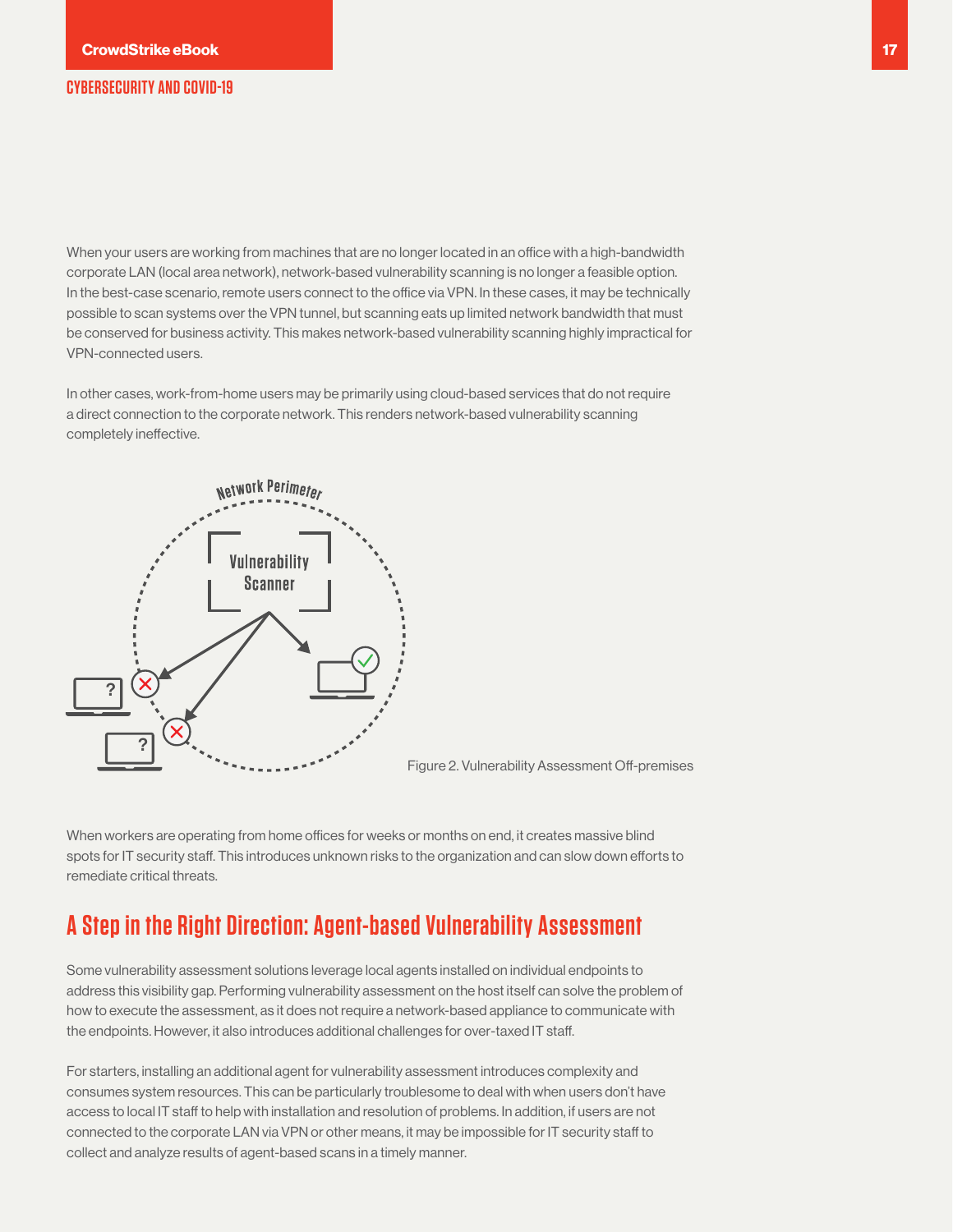## **Cloud-native, Scanless Vulnerability Assessment Fills the Gap**

With users essentially working from the cloud, it makes sense to tap into the power of the cloud to provide them protection. The CrowdStrike Falcon platform was built from the ground up to meet these challenges.

The cloud-native Falcon platform leverages a single lightweight agent to seamlessly collect security telemetry from systems wherever they reside: on-premises, off-premises or in the cloud. This not only provides organizations with best-in-class endpoint protection but also deep visibility into vulnerabilities, via the Falcon Spotlight™ module. Falcon Spotlight ensures that defenders always have a real-time picture of the security posture of their assets, ensuring fast detection of threats, regardless of geography and without deploying additional agents or impacting endpoint performance.



Figure 3. Cloud-native, Scanless Vulnerability Assessment

Changes in work habits mean re-evaluating defenses to ensure that they continue to provide the protection, visibility and response capabilities that organizations need to keep users and data safe. CrowdStrike's cloud-native solutions allow organizations to pivot seamlessly across the full range of potential work models without sacrificing security or performance.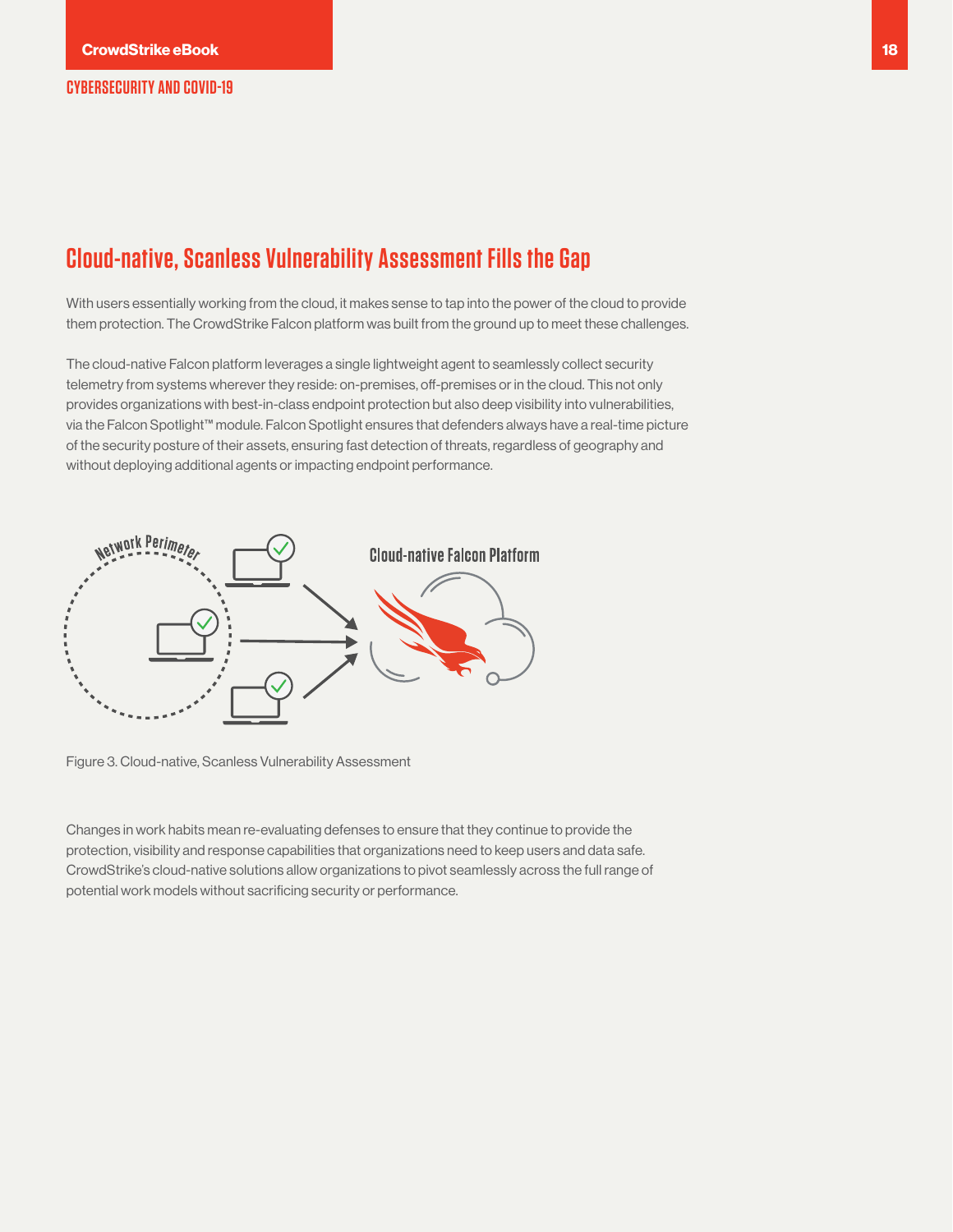## <span id="page-18-0"></span>**Chapter 6** New Emphasis on an Old Problem: Patch Management and Accountability

#### by Senior Director of Product Marketing Con Mallon

Vulnerability and patch management is a decades-old cybersecurity problem, and given the current worldwide pandemic and how[nation-state and eCrime adversaries](https://eu.usatoday.com/story/tech/2020/03/15/coronavirus-cyber-safety-tips-working-home/5034081002/) are exploiting it, mitigating vulnerabilities across your organization's environment has never been more important — especially as increasing numbers of remote employees are connecting their personal devices to corporate networks. Traditionally, discovering and finding vulnerabilities would become harder when you had many users working remotely. It required organizations to "scan" for vulnerabilities on their endpoints, and this task was made harder if that endpoint was not connected to the network or operating beyond the corporate firewall. It could take hours, days or even weeks to gather results. Fortunately, with approaches such as CrowdStrike Falcon Spotlight vulnerability management, organizations have visibility into the vulnerabilities on their endpoints and environment in real time, without the need to scan.

The CrowdStrike Services team has observed many organizations still struggling to identify vulnerabilities, prioritize critical systems and deploy patches, as covered in the recently released [CrowdStrike Services](https://www.crowdstrike.com/resources/reports/crowdstrike-services-cyber-front-lines-2020/)  [Cyber Front Lines Report](https://www.crowdstrike.com/resources/reports/crowdstrike-services-cyber-front-lines-2020/). As a result, many companies have continued to suffer from [ransomware](https://www.crowdstrike.com/epp-101/what-is-ransomware/)  [attacks](https://www.crowdstrike.com/epp-101/what-is-ransomware/) and [malware](https://www.crowdstrike.com/epp-101/malware/) that leverage exploit kits designed to prey on vulnerabilities in unpatched systems.

Organizations often experience vulnerability and patching issues because of departmental conflicts, missing patch management policies and limited accountability. Fortunately, many companies are developing new, riskbased solutions that can be highly effective in addressing the persistent challenges that patching presents.

## **Problem 1: Vulnerabilities Everywhere, Patches Nowhere**

Information security teams often have a lot of data on the vulnerabilities in their environments, but they usually rely on IT teams to test and deploy patches. This is one area where organizations frequently fail. Information security teams and IT teams often have competing priorities — information security wants to keep an organization's critical systems safe, while IT wants to keep them working. And for a small or medium-sized business (SMB), information security and IT might be the responsibility of the same person. If patching becomes a low priority, it can eventually cost the business money.

## **Problem 2: Just Patch Everything**

When information security teams approach IT departments with lists of systems to patch, it's often overwhelming, and prioritization can be a challenge. The IT team may want to patch an internet-facing email server first — since it contains information about the organization's trade secrets and has a high risk of attack — and hold off on critical patches to VPN software because of difficult deployment procedures and potential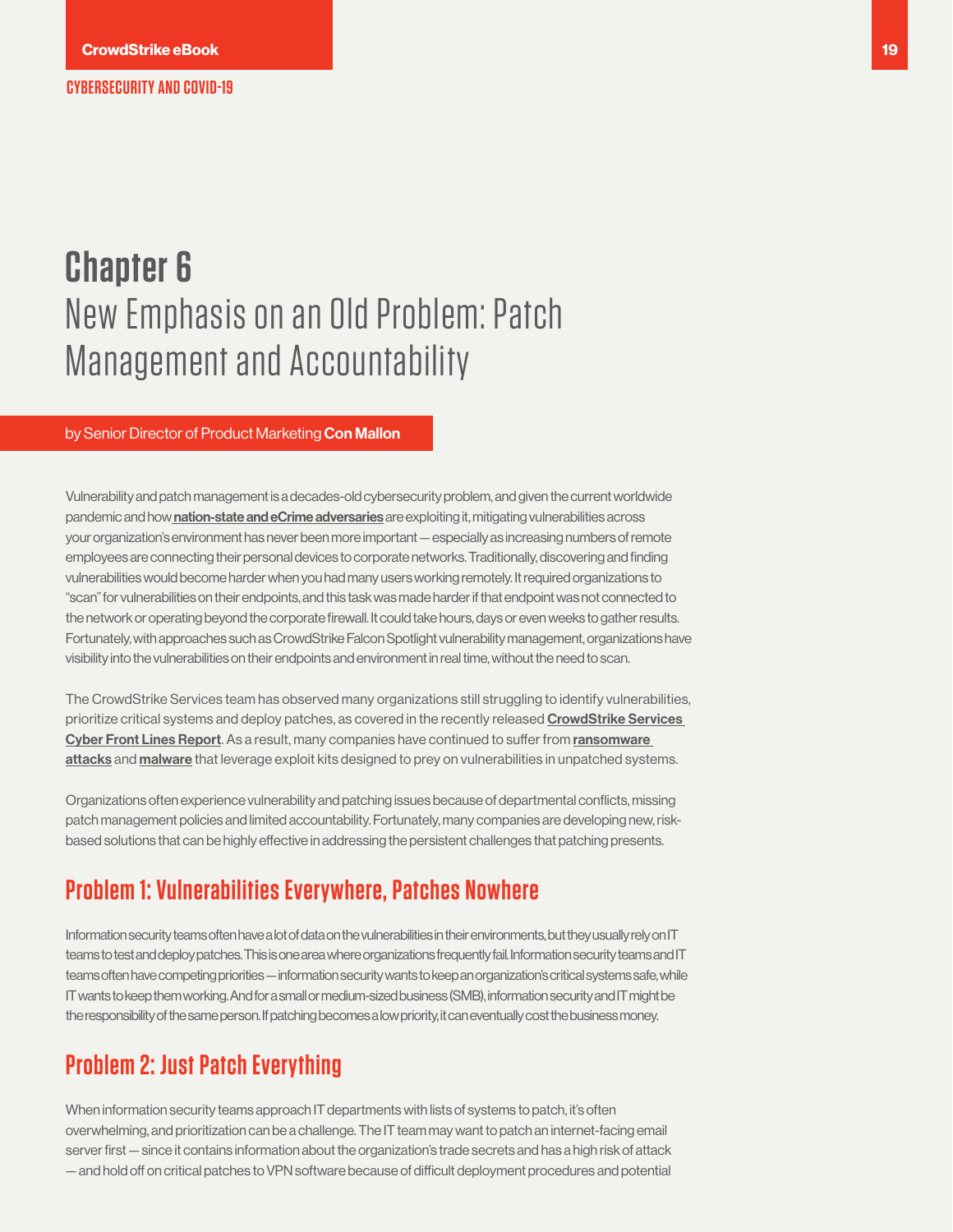<span id="page-19-0"></span>business interruptions. But the information security team may have threat intelligence reports showing that adversaries are actively exploiting the organization's VPN vulnerabilities. For SMBs with a small team, patching everything is often not feasible, and determining where to focus limited resources adds further complication.

## **Problem 3: No One Will Notice**

CrowdStrike Services commonly sees a lack of accountability for failing to implement patches. Most organizations don't have formal patching policies or enforcement mechanisms to ensure their systems stay patched, and incentives for information security and IT teams are often lacking. Pushing out patches isn't exciting work, and these tasks frequently get moved to the bottom of the project list. While automation can help, applying critical patches to equipment or systems that require around-the-clock uptime requires maintenance windows and significant resources — and technology teams can too easily forego these tasks in the name of business continuity, without experiencing any immediate ramifications.

### **What You Can Do**

Fortunately, many companies are developing new, risk-based solutions that can be highly effective in addressing the persistent challenges that patching presents. CrowdStrike recommends the following practices for patch management and accountability to keep your organization safe, both now and once the current health crisis has passed:

Leverage a risk-assessment framework. Most organizations don't treat vulnerability risk with the same seriousness as other enterprise risks. Organizations need vulnerability management and patching policies that define service-level agreements for both information security and IT teams, and both teams need to work together to define the systems they consider most critical. Then teams can create a priority list that shows what should be patched first and what operational risks are being taken for each system.

Use documentation to drive accountability. Information security and IT managers need to document why they are choosing to address specific vulnerabilities or patches but not others. The executive team should be responsible for signing off on the exceptions, validating that the organization is choosing to accept the risk. This hierarchy of vulnerability management can keep teams accountable and ensure that systems are patched in a timely manner.

Create a dedicated vulnerability management team. For organizations with sufficient resources, CrowdStrike recommends dedicating information security and IT personnel to vulnerability and patch management. This team is then accountable for identifying vulnerabilities and deploying patches quickly, guided by the risk-assessment framework described above. The key advantage is that information security leaders can produce metrics to assess the effectiveness of the program. Based on these metrics, the executive team may decide to increase investment in vulnerability and patch management.

Deploy patch prioritization and automation tools. Tools are available to assist and enhance how organizations operationalize patching efforts. Patch prioritization helps organizations make better decisions to reduce IT security risk, while patch automation solutions can dramatically reduce the turnaround time between identification of critical vulnerabilities and remediation. Patch prioritization and automation applications are available in the [CrowdStrike Store](https://www.crowdstrike.com/endpoint-security-products/crowdstrike-store/).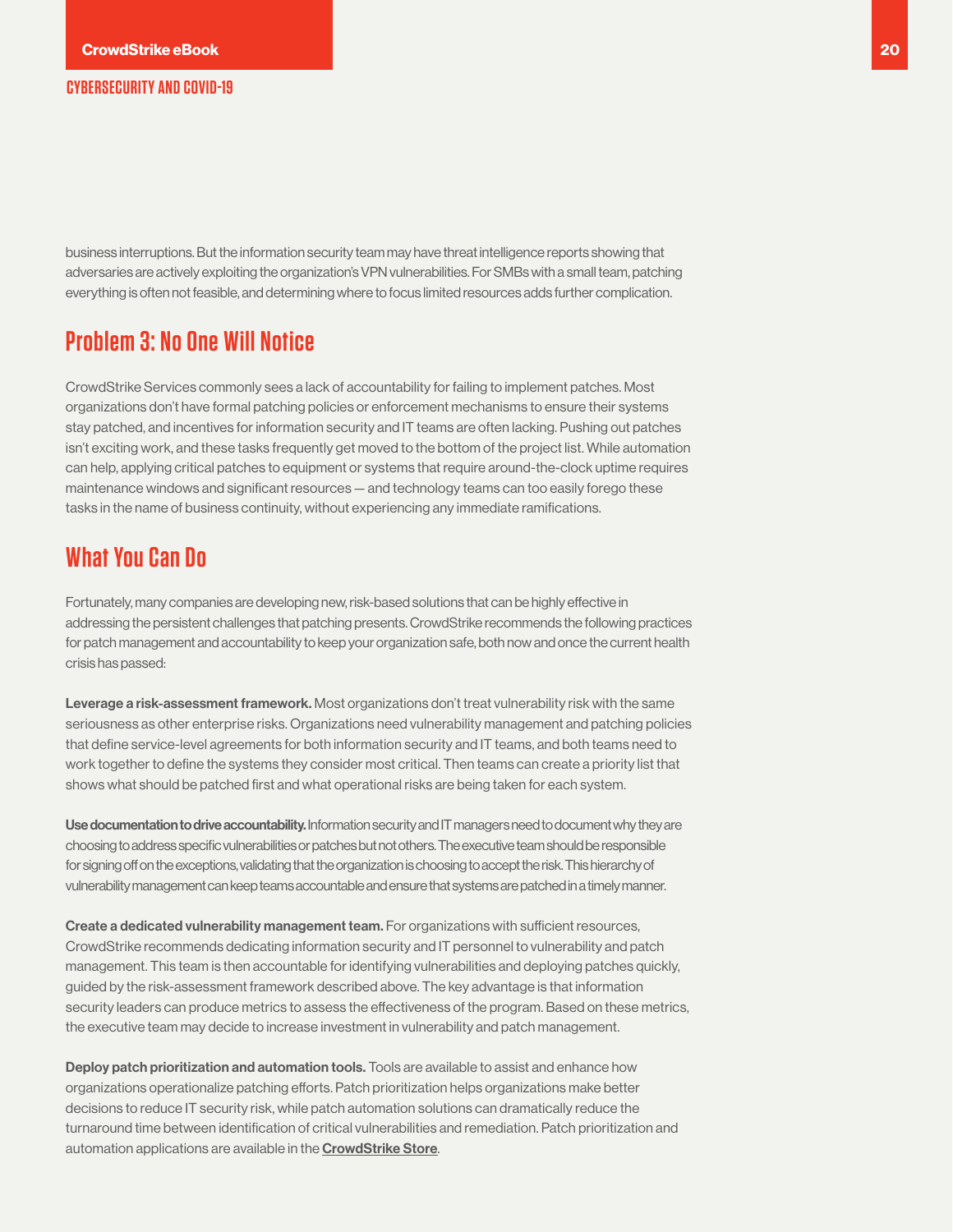## <span id="page-20-0"></span>**Chapter 7** Remote Incident Response and Endpoint Recovery

by Senior Manager of Product Marketing Paul Ashwood

It's clear that cybercrime and cybercriminals are not letting up during the global upheaval caused by COVID-19. In addition to the many problems organizations are facing in having to rapidly enable a remote workforce, the global pandemic presents a challenge in how organizations will detect, respond to and recover from a cyber incident. What happens when [nation-state and eCrime adversaries](https://eu.usatoday.com/story/tech/2020/03/15/coronavirus-cyber-safety-tips-working-home/5034081002/) exploit a vulnerability and you need to engage an incident response (IR) team, but the team is unable to travel to the affected endpoints? Here are some of the issues organizations could encounter:

- With a newly remote workforce, the perimeter to secure and monitor has now grown substantially
- Physical access to systems and endpoints is now limited or even prohibited
- The ability to perform remote host recovery and remediation is critical to sustainable operations
- Security teams and incident workflows are now decentralized
- There is a limited or non-existent ability to collect, analyze and remediate endpoints remotely
- Handling endpoint updates and management can be challenging, and on-premises access may be required

The ability of an IR team to perform response, recovery and remediation actions remotely is essential in the face of attack. With the number of phishing scams surrounding the COVID-19 pandemic on the rise and more employees working remotely on unprotected home computers and other devices, the risk of an attack is greatly increased.

Organizations should be looking at their IR plans and talking with their IR teams to understand needs and capabilities, decide what work can be performed from remote locations, and determine risks due to any need to be on-site, with physical access to systems.

Most IR engagements begin by deploying the tools necessary to gather the intelligence and digital forensics required to investigate an incident and gain immediate visibility into the active threat that caused the breach. If your current IR plan requires a hardware solution to be shipped and installed onsite — including configuring the software — just to get started, then a traditional approach to remediation becomes even more problematic, given limited or prohibited access to the data center.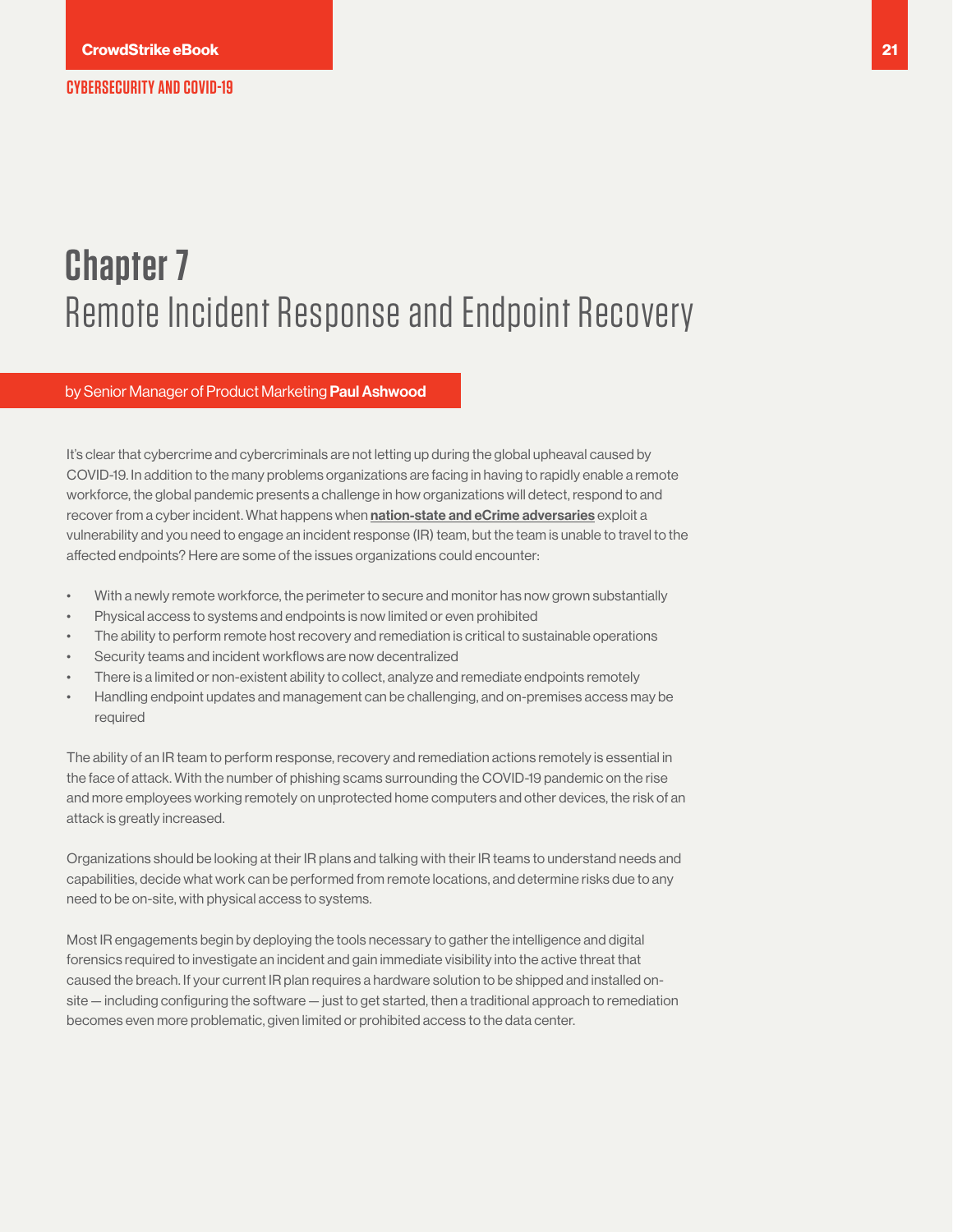### <span id="page-21-0"></span>**Response**

Rapid response begins with the technical components of an IR solution being deployed remotely. The cloud-native architecture of the CrowdStrike Falcon platform enables CrowdStrike to remotely deploy the Falcon agent to thousands of endpoints within hours of starting an IR engagement. There is no requirement to ship hardware to a location — you simply deploy the Falcon agent remotely to gather the telemetry that will give the IR team immediate visibility into the active threat context.

In addition, CrowdStrike incident responders will remotely use the Falcon Forensics Collector (FFC) to preserve the historical digital forensic information needed to fully investigate an incident — gaining an understanding of "who, what, where, when and why" a nation-state or eCrime adversary has exploited a vulnerability and breached the network.

Using the current attack vectors gained from the Falcon agent and the historical activity from log files and other forensically significant artifacts, the IR team now has full visibility into the attack context as part of the incident triage within minutes of deploying the Falcon solution.

### **Recovery**

At this point in the process, the emphasis is on rapid recovery of endpoints so that normal operations can proceed with minimal effect on users and zero business impact. Once having gained visibility across the current attack — investigating the adversary conducting the attack; the tactics, techniques and procedures (TTPs) being used; and the affected endpoints or hosts — the IR team is now in a position to begin surgically removing the threat from the endpoints.

Traditional IR relies heavily on machine reimaging to solve this problem. Reimaging a large number of endpoints is extremely inefficient. It is not only very disruptive for end users, it usually requires an on-site presence to handle multiple system reboots — and generally, this is quite disruptive to the business. In addition, there is no guarantee that the last known image, which is being restored, is a good image. This inability to perform remote host recovery and remediation can significantly extend the time it takes to recover from an incident.

Fortunately, there is a better way to recover. There are tools and approaches for remotely connecting to an endpoint, removing any malware and reconfiguring protection to ensure there is no recurrence of the attack or intrusion. However, it requires the skill and experience of a responder to effectively and efficiently use these tools. Using the Falcon platform Real-Time Response (RTR) functionality enables the CrowdStrike IR team to surgically remove threats from endpoint devices with speed and precision. Falcon RTR enables the team to remotely kill processes, delete files, modify registry entries, execute scripts and ultimately recover the endpoint by removing advanced persistent threats without the need to reimage the machine. Based on the known TTPs identified in the response phase of the engagement, the CrowdStrike IR team uses its playbooks to recover endpoints, using RTR to access the host devices from anywhere in the world and execute the commands needed to surgically remove a threat and restore the endpoint with no reimaging, no rebooting and no disruption to the end-user device.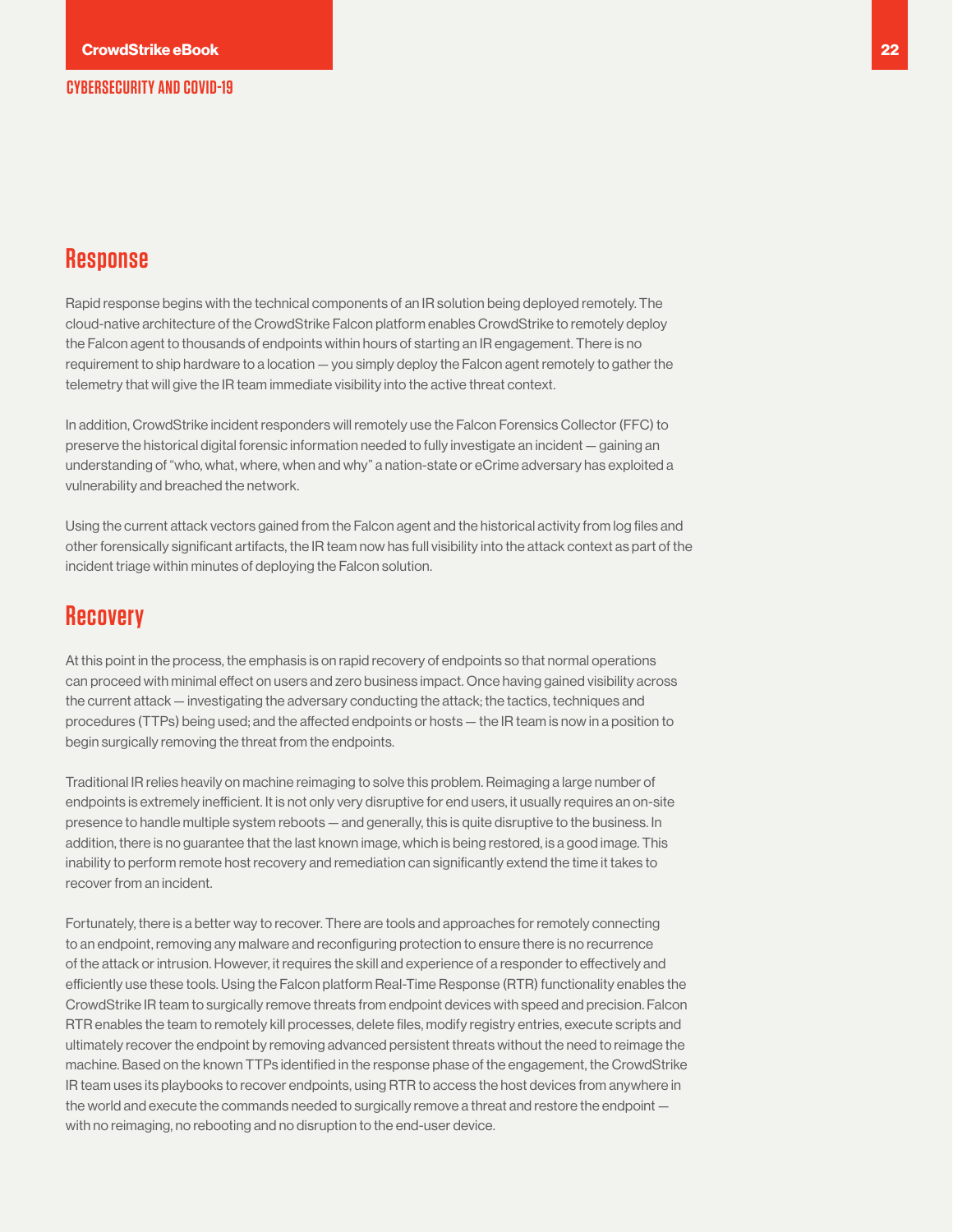## **Remediation**

With the threat identified, affected machines isolated and endpoints recovered, the IR team then turns its attention to the exploit that was used to gain access. The goal is to ensure that the vulnerability is remediated and further breaches are prevented. Remediation often involves patch management requests to the IT department to patch a server or firewall and may require modifying certain workflows and access rights in order to close down the vulnerability. These actions take time and coordination, so it is important to maintain the highest level of diligence, with continued threat hunting on a 24/7 basis for the remainder of the IR engagement.

Once an adversary has breached a network, they will keep coming back — believing the organization is an easy target for more attacks. That's why it is so important to continuously monitor the environment for security threats using advanced threat hunting to detect, investigate and remediate any further attacks and truly stop breaches.

At this point, organizations may consider moving or bolstering their cybersecurity efforts by having endpoint protection delivered as a fully managed service such as CrowdStrike Falcon Complete. This worry-free solution allows customers to entrust the implementation, management and incident response of their endpoint security to CrowdStrike's proven team of security experts. The result is an instantly optimized security posture without the burden, overhead and cost of internally managing a comprehensive endpoint security program. CrowdStrike Falcon Complete uniquely provides the technology, platform, actionable intelligence and skilled expertise required to ensure comprehensive endpoint security from beginning to end.

And, one final consideration: If the transition to employees working from home means they will be using various personal devices, it is a good idea to scan your network for basic IT hygiene, such as identifying unprotected endpoints that may be on the network. Unprotected endpoints will no doubt be the ideal vulnerability used for the next wave of attacks.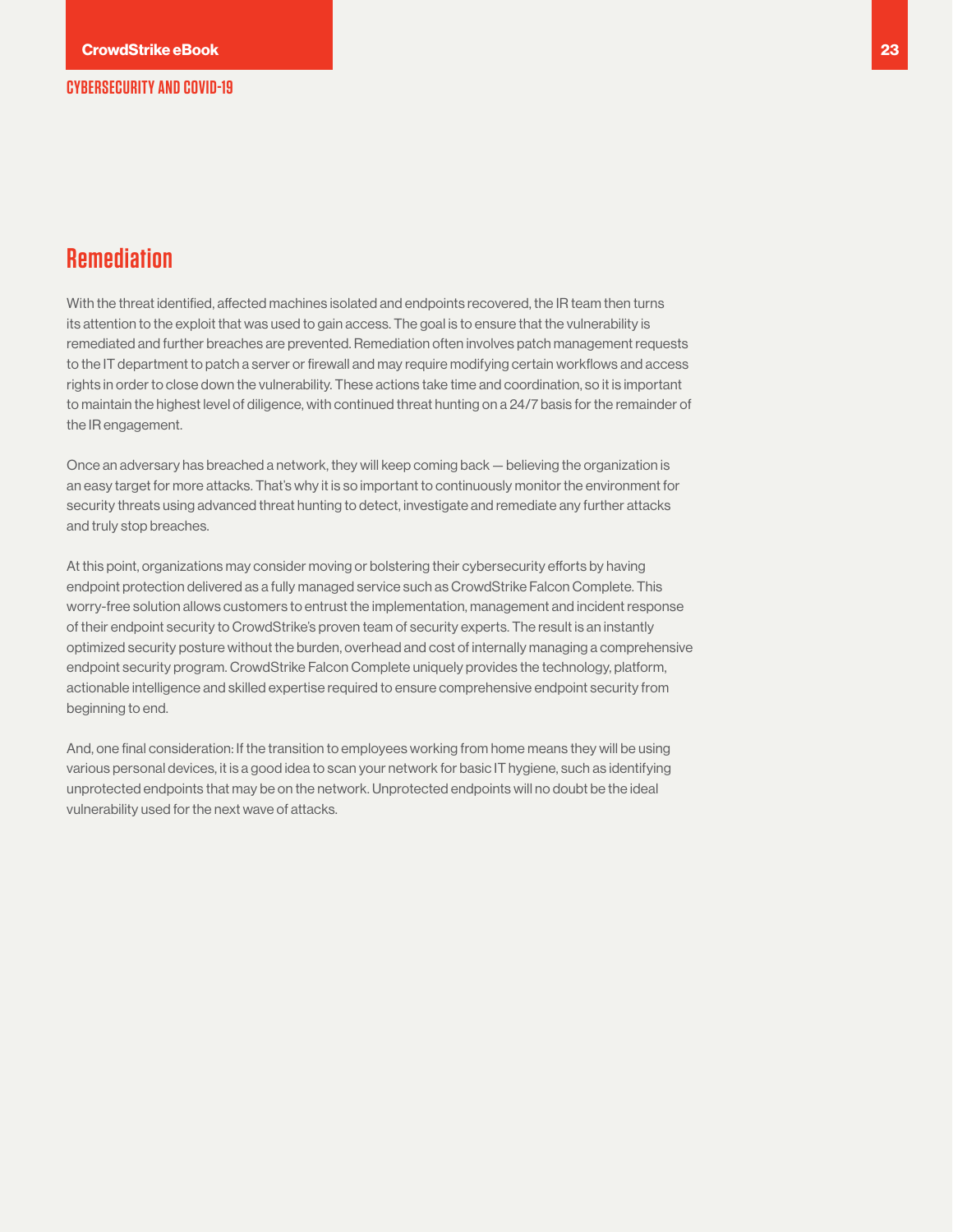## <span id="page-23-0"></span>**Chapter 8** How CrowdStrike Store Partners Are Helping to Secure Remote Workforces

#### by VP of CrowdStrike Store Business Andy Horwitz

As CrowdStrike continues to provide practical guidance and resources for customers, it is bolstered and supported by the CrowdStrike Store partners, who are also guiding and assisting organizations as they transition to a more remote operations model. If you are interested in leveraging any of the special offers or programs provided by CrowdStrike Store partners or participating in free trials of our applications, visit the [CrowdStrike Store webpage](https://www.crowdstrike.com/endpoint-security-products/crowdstrike-store/) and learn how to become a Store customer.

The following are just a few examples of Store partners that are providing valuable assistance during this difficult time by extending special offers on applications that help organizations enhance protection for remote workers.

### **Reducing Exposure with Vulnerability Risk Management**

[NopSec Unified VRM® \(Vulnerability Risk Management\)](https://www.nopsec.com/): This application ingests vulnerabilities uncovered by the CrowdStrike Falcon platform and provides contextual enrichment and deeper insight into overall risk exposure. Having visibility into existing risks from vulnerabilities and risk prioritization helps reduce the time to remediation for critical security gaps and improve security posture across your organization.

Organizations are increasingly setting up remote working systems, such as virtual desktop infrastructure (VDI) servers, remote desktop connections and others, to support employees working from home. That's why it's essential to have a robust vulnerability and security configuration management plan in place to help protect against security gaps in new remote work systems that can be leveraged by adversaries. To assist customers during the crisis, NopSec is providing a special discounted COVID-19 offer on its Unified VRM solution. This offer includes three months of NopSec Unified VRM to help assess vulnerabilities for internet-facing assets and aid organizations in protecting their remote workforces and digital footprints. Read more about the offer on this webpage: **[Empowering Remote Workforce During COVID-19](https://www.nopsec.com/special-offer-covid-19/)**.

### **Hardening Remote User Endpoints**

[Automox](https://www.automox.com/): This app empowers customers to act on any vulnerability discovered by the CrowdStrike Falcon platform, and it proactively eliminates exposure before those vulnerabilities can be weaponized. The app works by enabling patch deployment via real-time visibility into the patch status of all remote endpoints in the customer's environment.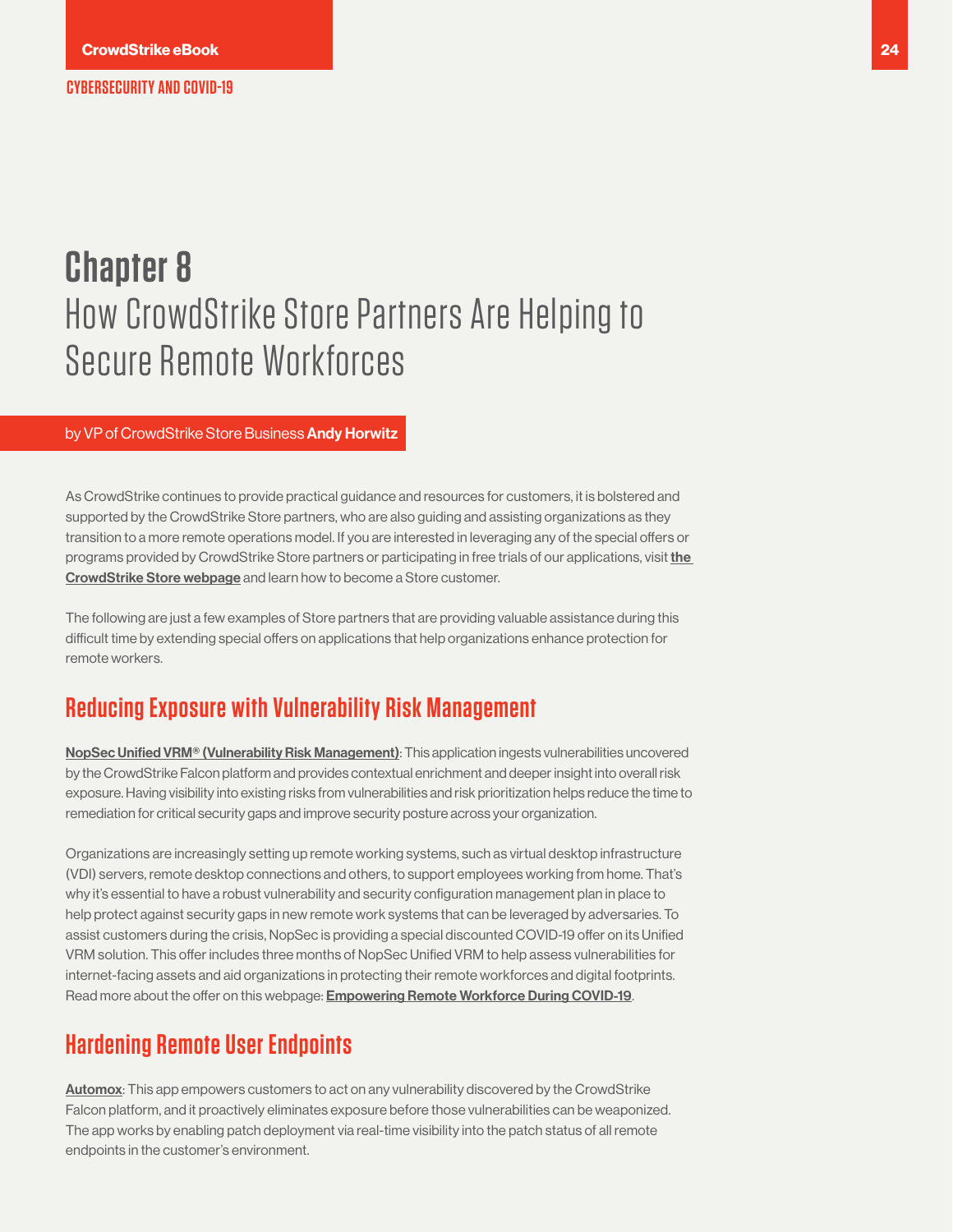<span id="page-24-0"></span>With new remote systems getting spun up quickly to provide access to corporate assets and data, it is imperative that all vulnerabilities be monitored, prioritized and patched before they become sources of a breach.To cope with the rapid transitions caused by COVID-19, Automox is now offering a 90 day, extended free trial of its endpoint hardening and patch management solution to protect remote endpoints against existing vulnerabilities before they can be compromised. This offer provides full service and support for an unlimited number of endpoints, without the need for VPNs or corporate network connectivity. Learn more about it in this Automax blog: [Supporting Remote Work During COVID-19](https://blog.automox.com/remote-work-response).

### **Deeper Defense with Digital Attack Surface Management**

[RiskIQ Illuminate](https://www.riskiq.com/integrations/crowdstrike/): This app combines CrowdStrike's endpoint telemetry with RiskIQ's comprehensive internet data to provide a 360-degree view of customers' digital attack surfaces, allowing them to better detect threats and defend their organizations.

Security teams and analysts are facing unprecedented threats and adversary attacks, compounded by the fact that they have to support a dispersed workforce and business operations that were previously restricted within the organization's corporate IT infrastructure. To help the security community defend against emerging threats, RiskIQ is providing 30-day research access to PassiveTotal, its solution for expediting the process by which analysts investigate threats and respond to incidents. RiskIQ will also provide daily threat infrastructure lists that match specific terms related to the COVID-19 pandemic, as well as a free Digital Footprint Snapshot Report to help customers understand how their attack surface is expanding. Learn more about it in this RiskIQ blog: [Discovering Unknowns and Investigating Threats Amid a Global Pandemic](https://www.riskiq.com/blog/external-threat-management/discovering-unknowns-investigating-threats-covid19/).

## **Protecting Collaboration Platforms**

[SafeGuard Cyber](https://www.safeguardcyber.com/partners/crowdstrike): This app works with the CrowdStrike Falcon platform to extend visibility of detected threat activities occurring on protected accounts across 50-plus social, mobile and collaboration channels. This includes social platforms such as Facebook, Twitter, Microsoft Teams, LinkedIn, Slack and Salesforce.

Since the outbreak, more and more companies are adopting collaboration software to ensure business continuity and are also using expanded feature sets in existing tools. With communication and new software platforms on the rise and workplaces becoming more digital, new threats from both external and internal sources are increasing. SafeGuard Cyber is offering 60 days of free collaboration security software for companies to protect their remote users and data across a number of commonly used collaboration software platforms. With the use of collaboration tools on the rise, it is critical to protect against threats including phishing and vishing attacks. Read more about it in this SafeGuard blog: [COVID-19 \(Coronavirus\): Scaling Security for Remote Workforce Demands](https://www.safeguardcyber.com/blog/covid-19-coronavirus-securing-workforce-slack-microsoft-teams).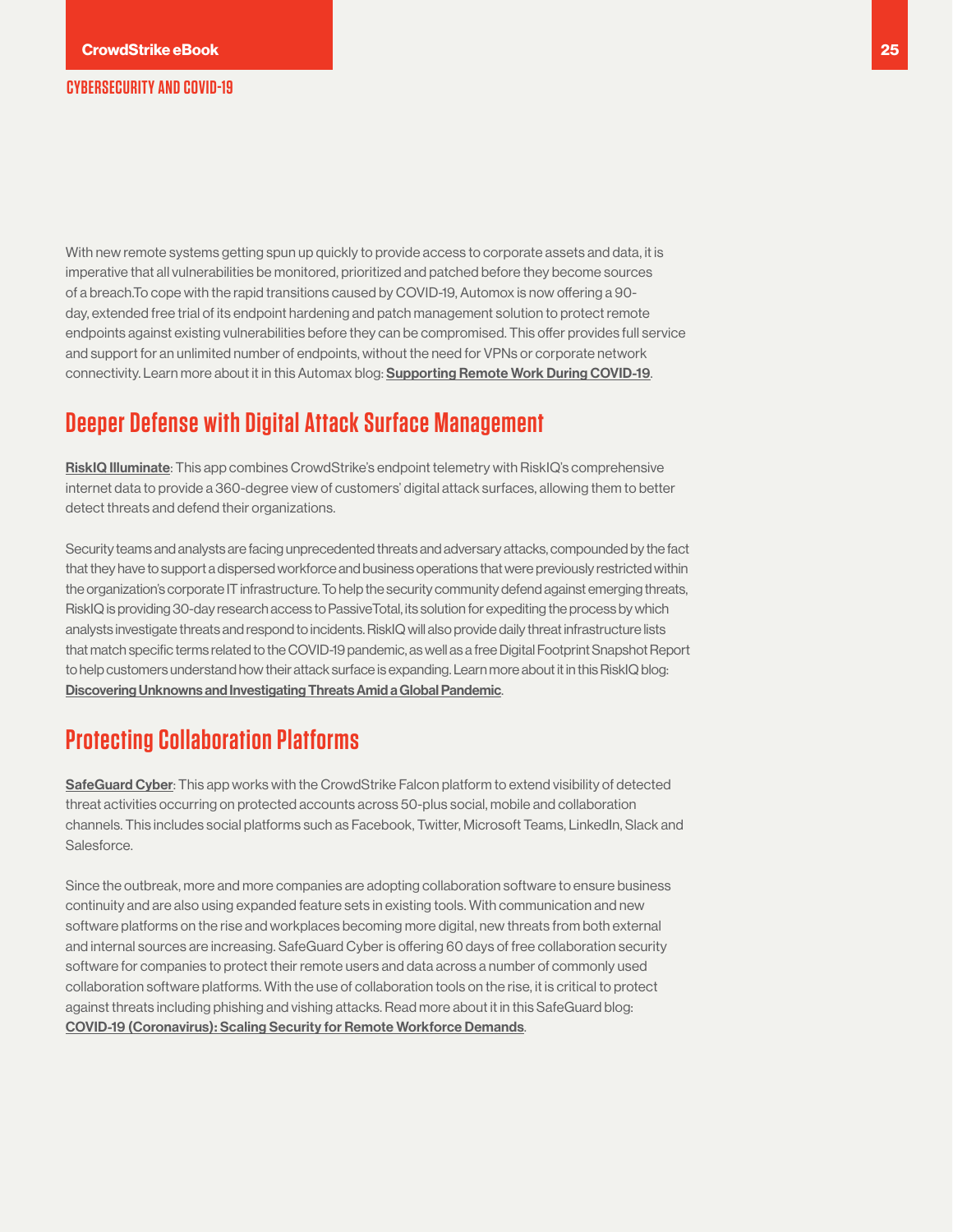## <span id="page-25-0"></span>**Securing Remote Access for ICS Environments**

**[Dragos](http://www.dragos.com/)**: This app provides visibility into and early warning of threats in industrial control systems (ICS) and operational technology (OT) environments by leveraging endpoint data collected by the CrowdStrike Falcon platform. This capability reduces the risk of disrupting business operations by stopping threats before they can pivot into vital ICS/OT systems.

With the changing threat landscape and the current COVID-19 crisis, organizations with ICS and OT environments have been forced to transition quickly from traditional on-site support to remote support access. This requires adding digital connectivity across remote ICS/OT sites to allow workforces to access them from locations other than on-premises. With expanded remote access, securing ICS/OT systems, improving monitoring and visibility, and using rigorous security controls become critical factors in effectively protecting against industrial threat adversaries. Read more about the best practices Dragos recommends in this blog: [A Matter of Trust: Remote Access for ICS](https://dragos.com/blog/industry-news/a-matter-of-trust-remote-access-for-ics/).

## **"Better Together" Cybersecurity Programs**

CrowdStrike and its Store partners are working together to empower customers to defend against advanced threats during this period of uncertainty and challenging circumstances. Organizations need to remain nimble in order to react quickly to updated recommendations and mandates from authorities without compromising their own security. The CrowdStrike Store is a clear example of adherence to the "one team, one fight" maxim, where CrowdStrike joins together with its partners to ensure customers are better protected from cybercrime and cybercriminals.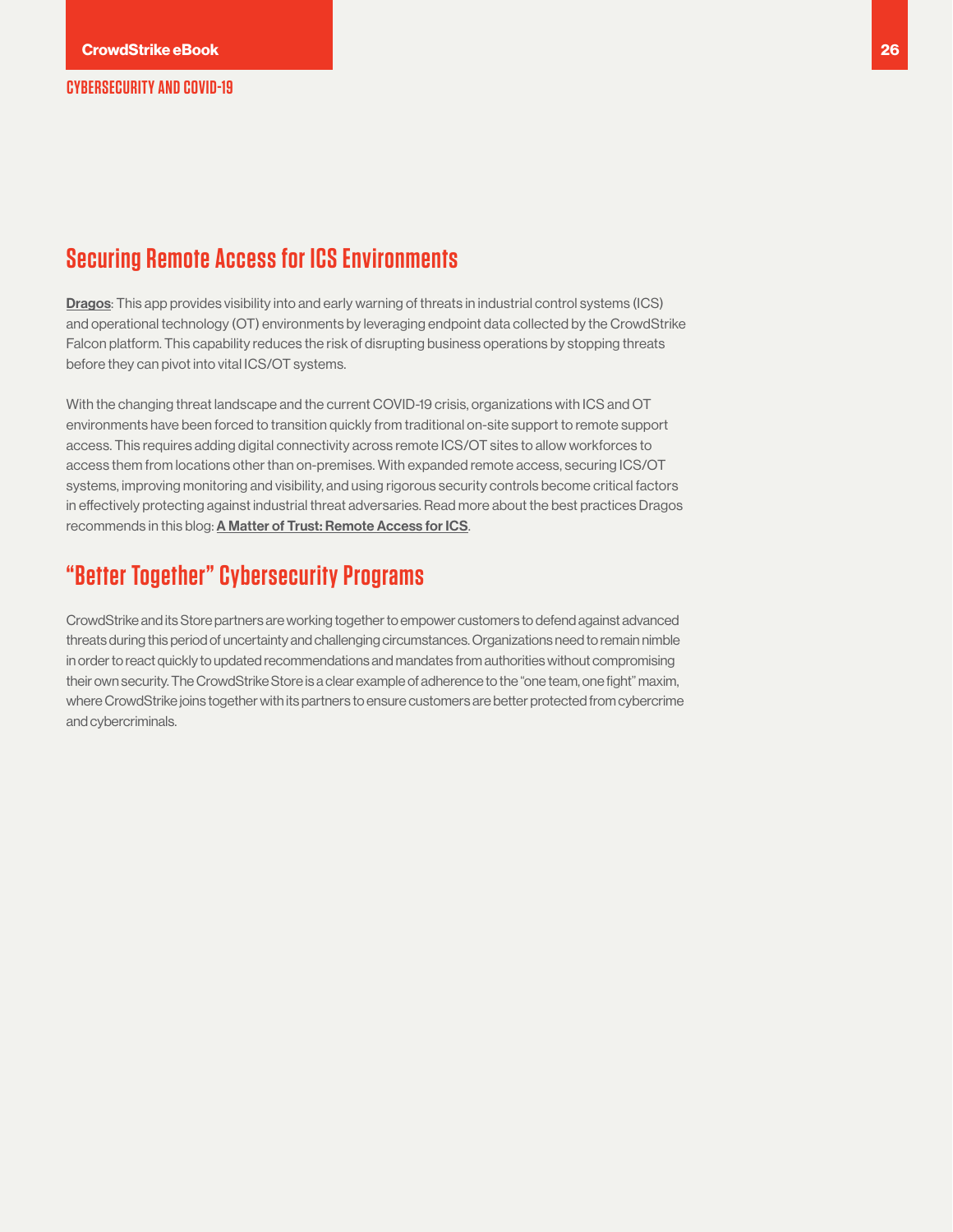## <span id="page-26-0"></span>**Chapter 9**  COVID-19 Cybersecurity Challenges and Recommendations

#### by CTO Mike Sentonas

CrowdStrike's on-demand webcast, "[Cybersecurity in the Time of COVID-19](https://www.crowdstrike.com/resources/crowdcasts/cybersecurity-in-the-time-of-covid-19/)," discusses ways for companies to overcome the cybersecurity challenges they're facing during this worldwide crisis, and provides suggestions for how to make a smoother and more secure transition to a remote workforce. If the following key factors aren't already a part of your security strategy, they should be part of your planning going forward:

Have comprehensive cybersecurity policies in place. Organizations that haven't had a remote workforce enabled may not have policies in place that cover all the factors involved. Employees may be connecting from a variety of personal devices — laptops, tablets, Android and iPhone — so you must have policies that encompass all contingencies, whether employees are on corporate-owned or personal devices.

Ensure adherence to compliance and privacy issues. You need to consider the privacy of employees working on personal devices as well as the data that may now be accessed from those personally owned devices. It's important to understand how General Data Protection Regulation (GDPR) and other compliance regulations impact your remote workforce, and ensure that your employees are aware of the compliance requirements governing your organization's data.

Cybersecurity hygiene and visibility are critical. To have adequate cybersecurity, you need to adopt a "hygiene first" approach that will give you full visibility into your IT environment and help you address blind spots in your architecture. This is especially true with a newly deployed remote workforce. Make sure you know the "who, what and where" of your environment: who is on the network, what apps are being used and where you may need to address security gaps.

Plan for patching remote systems at scale. User laptops may remain out of the office for weeks or months to come. Patch management systems are bandwidth-hungry applications and may not scale well for hundreds or thousands of users on the other side of a VPN. New vulnerabilities are sure to be announced in the coming weeks, and adversaries understand that the tools and processes you use to patch them are likely to be operating at reduced effectiveness. Fast and effective patching remains one of the most critical methods for blocking attacks at the earliest stages.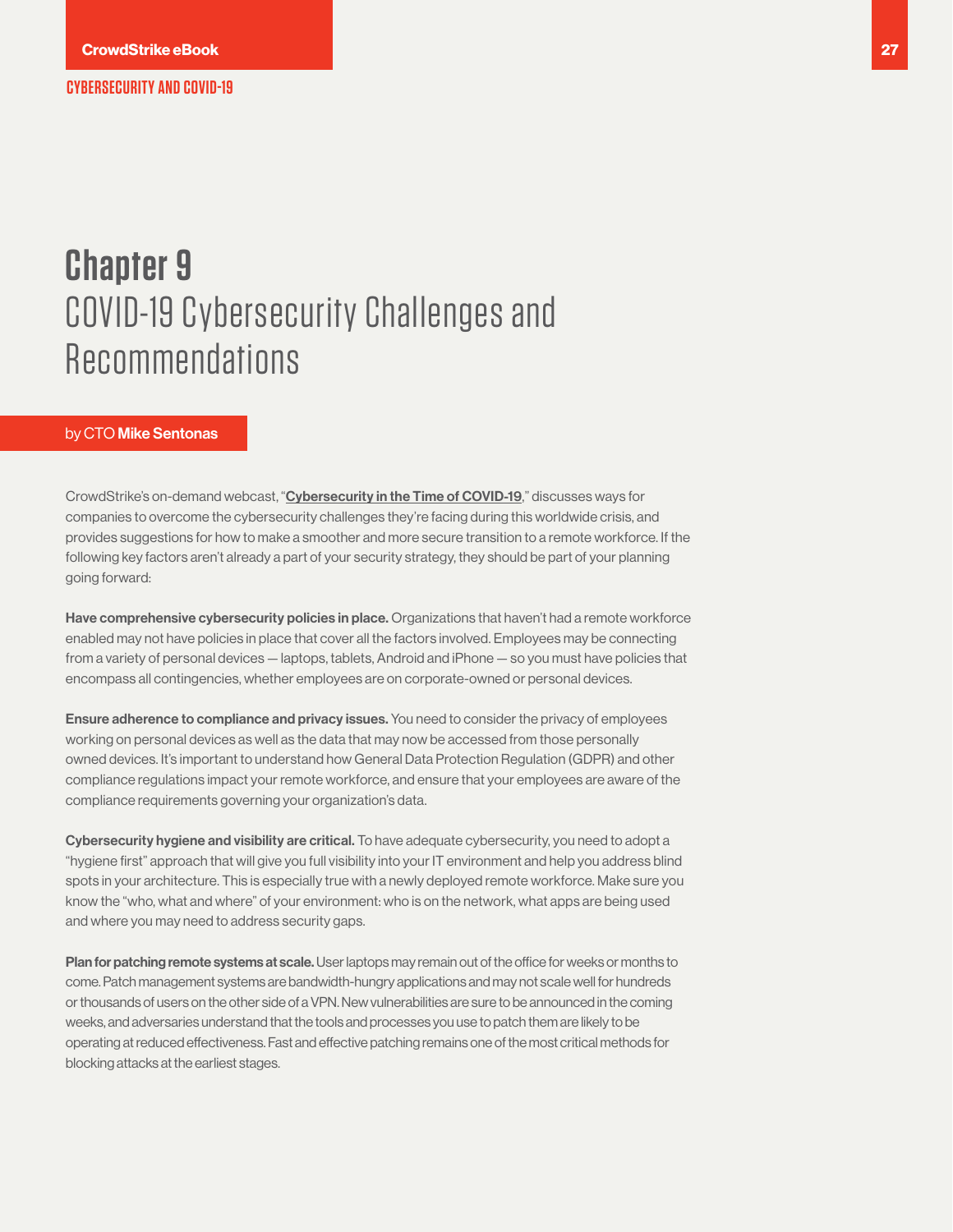Continued education is a must as COVID-19-themed scams escalate. As long as the COVID-19 outbreak continues, malicious cyber threat actors will continue to take advantage of the situation with coronavirusthemed phishing attacks and scam campaigns. It is imperative that businesses provide continuous security awareness training to ensure employees remain mindful of these threats. Organizations should also adopt a strong defensive posture by ensuring that remote services, VPNs and multi-factor authentication solutions are fully patched and properly integrated.

Crisis management and incident response plans need to be executable by a remote workforce. Effective remote collaboration tools — including conference bridges, instant messaging platforms and productivity applications — can allow a dispersed team to create a "virtual war room" from which to manage remediation and response efforts.

Ensure you can respond, recover and remediate remotely. Attacks and intrusions are not going to stop, and you need to ensure you have the resources and capabilities to respond remotely and protect your organization. Incident response, endpoint recovery and remediation can and will need to be undertaken remotely. Understanding this requirement can help inform the decisions you make in preparation.

Protect remote endpoints with an effective endpoint protection solution. Employees working from home are either using company-issued devices or their personal systems. Those devices and systems need to be protected because they constitute a gateway to corporate networks and resources. In addition, a laptop or desktop used for both private and professional purposes is potentially exposed to more risks than an IT-controlled corporate device. The chosen solution should be remotely deployable and manageable, should not impact end user performance, should prevent malware and ransomware, and should provide protection against sophisticated malware-free, nation-state-sponsored attacks.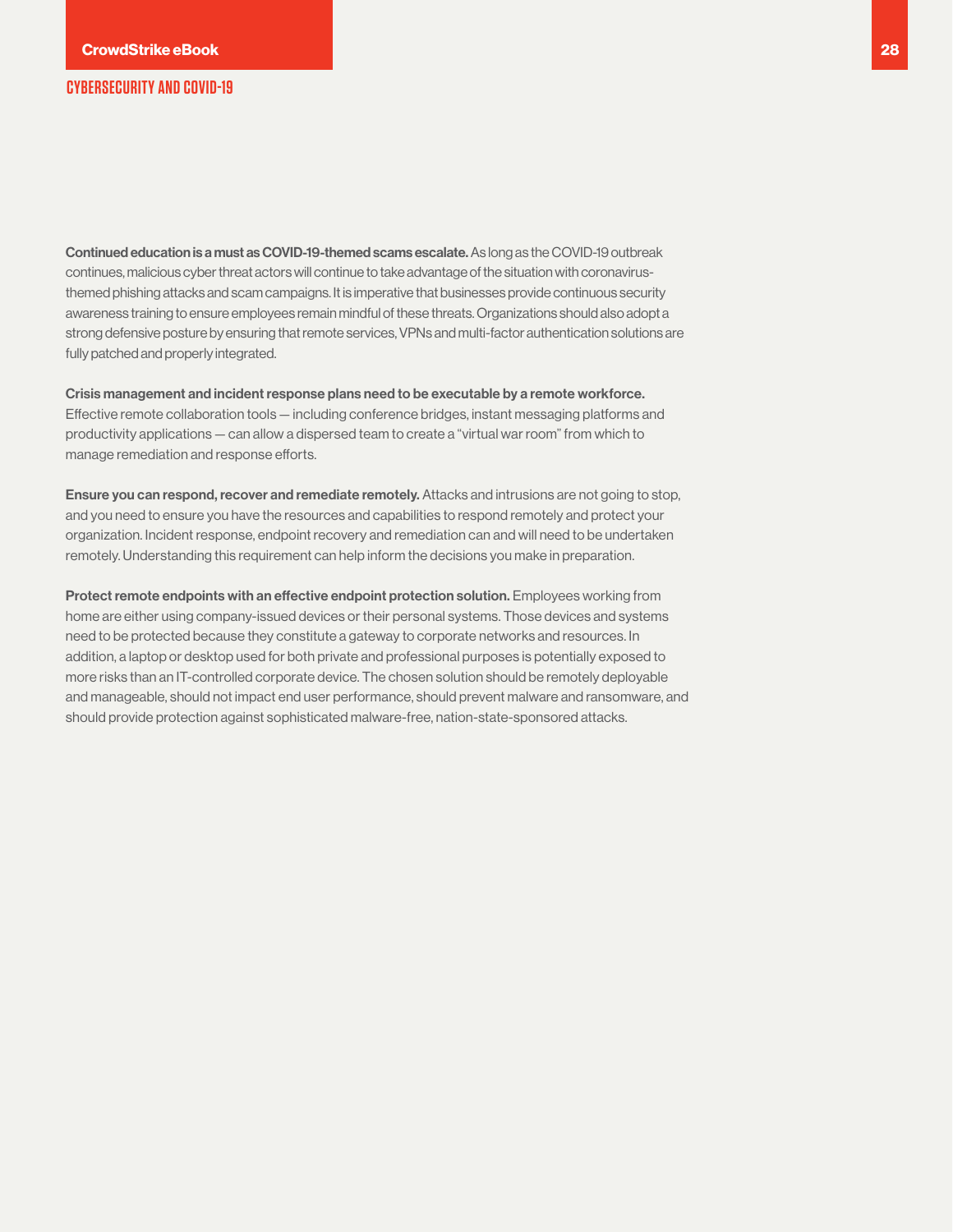## <span id="page-28-0"></span>**About CrowdStrike**

CrowdStrike® Inc. (Nasdaq: CRWD), a global cybersecurity leader, is redefining security for the cloud era with an endpoint protection platform built from the ground up to stop breaches. The CrowdStrike Falcon® platform's single lightweight-agent architecture leverages cloud-scale artificial intelligence (AI) and offers real-time protection and visibility across the enterprise, preventing attacks on endpoints on or off the network. Powered by the proprietary CrowdStrike Threat Graph®, CrowdStrike Falcon correlates over 3 trillion endpoint-related events per week in real time from across the globe, fueling one of the world's most advanced data platforms for security.

With CrowdStrike, customers benefit from better protection, better performance and immediate time-tovalue delivered by the cloud-native Falcon platform.

There's only one thing to remember about CrowdStrike: **We stop breaches.**

## **Start Free Trial<br>
of Next-Gen AV<br>
Learn more at www.crowdstrike.com**<br>
© 2020 CrowdStrike, Inc. All rights reserved. **of Next-Gen AV**

#### Learn more at **www.crowdstrike.com**

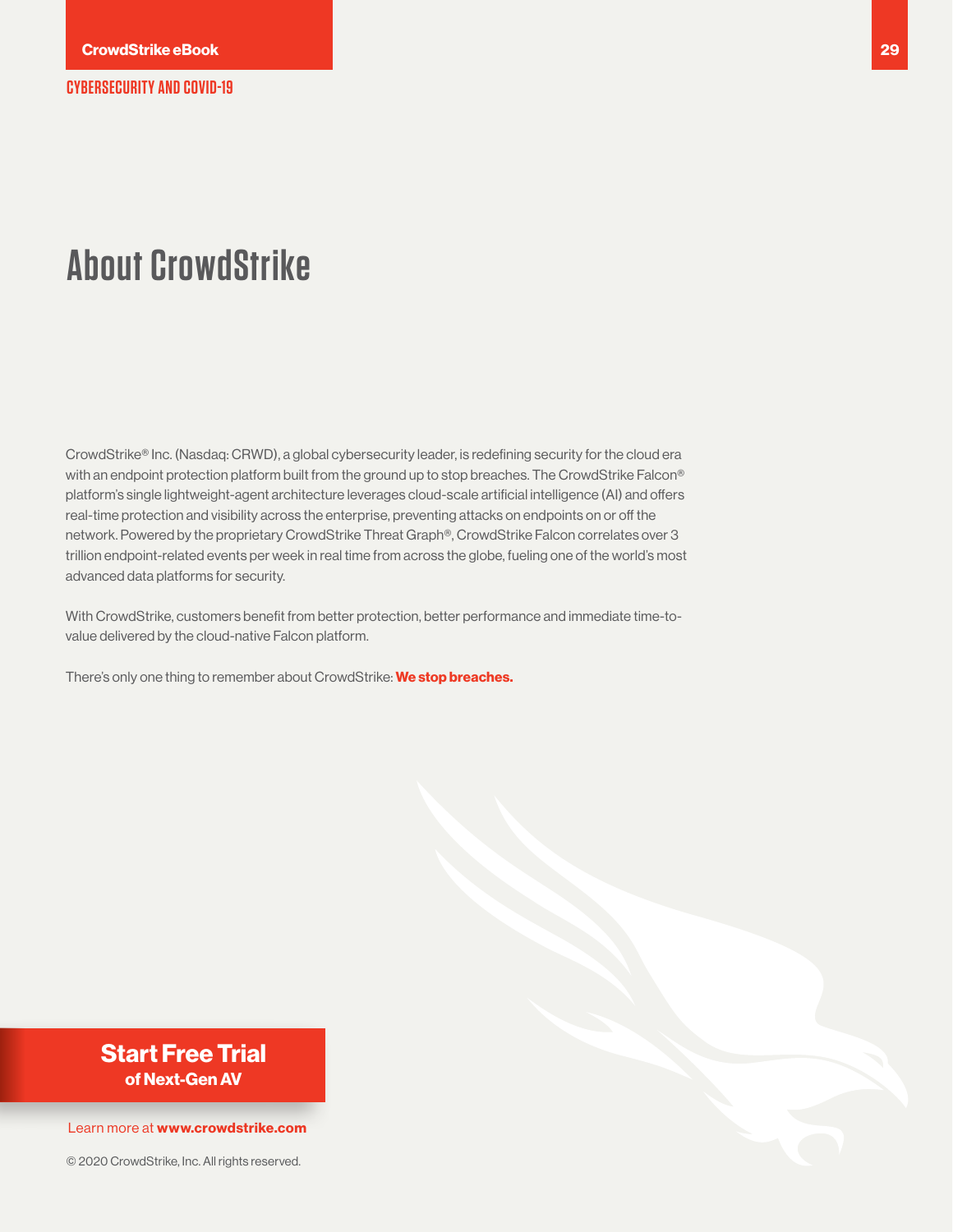## <span id="page-29-0"></span>**Appendix**  Recently Observed Cyber Threat Activity

Adversaries continue to use social engineering techniques and malicious documents referring to Coronavirus Disease 2019 (COVID-19). Since mid-March, CrowdStrike® Intelligence has made public the following notable threats using COVID-19 themes. These activities are also *updated weekly in the* [COVID-19 Cyber Threats intel blog](https://www.crowdstrike.com/blog/covid-19-cyber-threats/).

#### Observed Activity Update: April 13 to April 20, 2020

- eCrime actors continue to use social engineering techniques and malicious documents referring to COVID-19. Impersonation of the World Health Organization (WHO) remains a popular social engineering technique in phishing campaigns. CrowdStrike Intelligence recently observed a new campaign that used a spoof sender address (WHO <eurohealthycities@who[.]int>). The emails delivered the "AgentTesla" information stealer using an exploit document known as "Virgo." AgentTesla has been one of the most popular final payloads delivered by eCrime adversaries using COVID-19-related lures. WHO did not send these emails, please read this security alert [who.int] for more information.
- On April 14, 2020, CrowdStrike Intelligence observed a spam campaign distributing Hancitor using a COVID-19-themed lure and Microsoft Excel 4.0 macro documents. The emails purported to be an "invoice message" related to a recent purchase of a COVID-19 protection plan with a link providing additional details. While this is not the first time Hancitor operators have been observed using a COVID-19-themed lure, it is the first time Excel 4.0 macro documents have been used. Similar to past campaigns, Hancitor continues to download final payloads of Pony and CRE Stealer.

A new malicious Microsoft Office Word document was identified:

ООН пообещала помощь Кыргызстану в борьбе с коронавирусом.rtf

The translation is: "UN promised assistance to Kyrgyzstan in the fight against coronavirus.rtf." This file displays Russian-language decoy content related to the Kyrgyzstan government's response to the global COVID-19 pandemic, copied from an April 6, 2020, press release posted on the official government of Kyrgyzstan website www.president[.]kg. This document delivers the Chinozy malware associated with an activity cluster tracked by CrowdStrike as StrangeVantage. Similar StrangeVantage activity has been observed by CrowdStrike Intelligence as recently as mid-March 2020. While this activity cluster is currently unattributed, it is assessed with moderate confidence as likely to be associated with China-nexus targeted intrusion operations.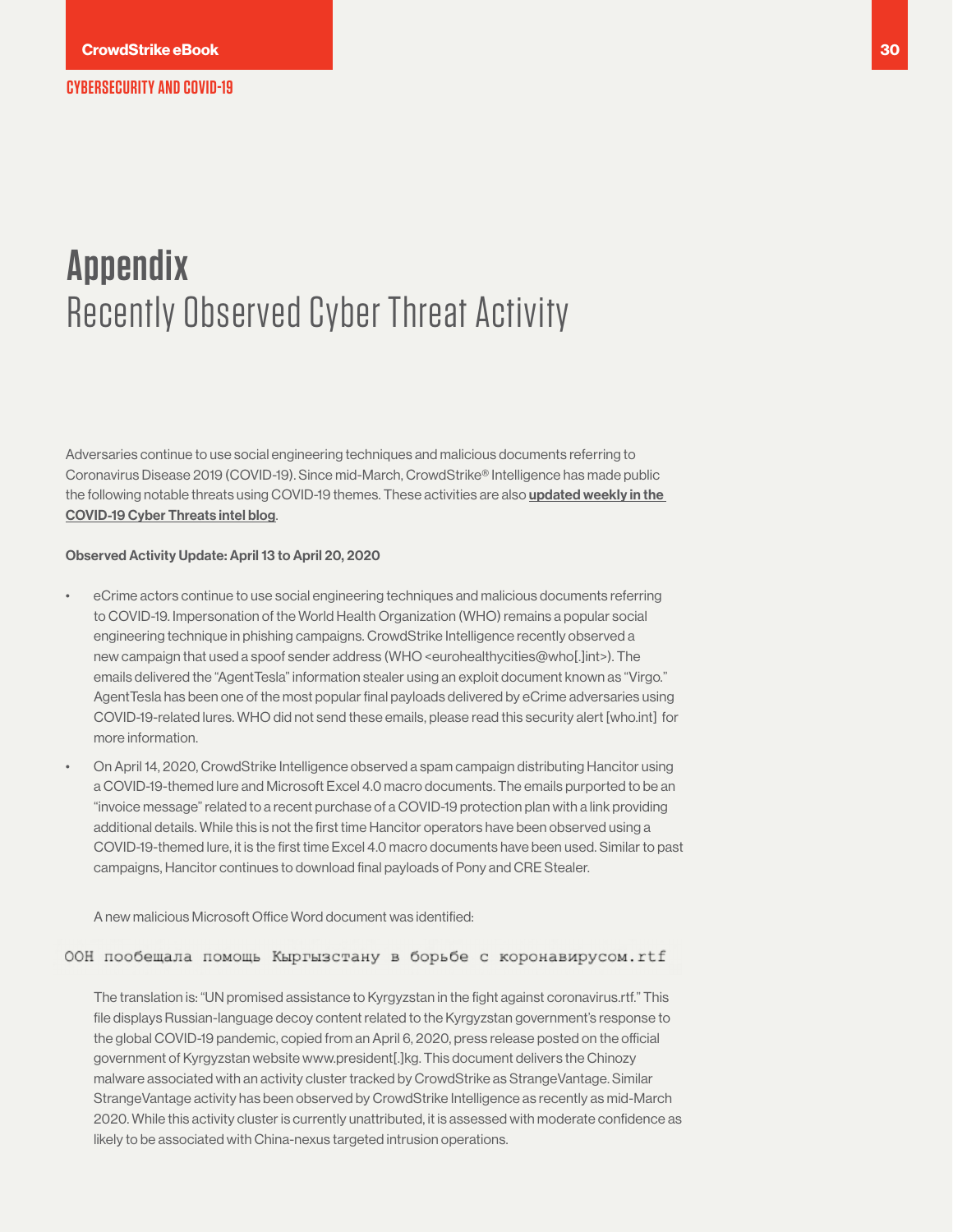#### Observed Activity Update: April 6 to April 13, 2020

• On April 9, 2020, CrowdStrike Intelligence identified a phishing email using the spoofed sender alias WHO <eurohealthycities@who[.]int>, referring to the WHO, which contained the subject "URGENT COVID-19 SUSPECTED AFFECTED VSL." The World Health Organization (WHO) did not send this email – please read this [security alert \[who.int\]](https://www.who.int/about/communications/cyber-security) for more information.

The message contained two malicious attachments: a Microsoft Excel workbook named COVID 19 MEASURES.xlsm, and a Microsoft Office document named DOCX.doc. DOCX.doc is a Virgo exploit document that exploits CVE-2017-0199 to run an embedded scriplet file. COVID 19 MEASURES.xlsm contains Visual Basic for Applications (VBA) macro code, which when enabled also downloads and runs a file. Both attachments download the same resource, http[:]//93.126.60[.]106/vDBAExRNFm. exe, which is the AgentTesla information stealer.

• CrowdStrike Intelligence has recently observed an unattributed targeted intrusion activity cluster using Coronavirus 2019 (COVID-19) and Southeast Asia-focused lures and themes to distribute the Chinoxy malware implant in March 2020. This activity is tracked by CrowdStrike Intelligence under the StrangeVantage activity cluster; while currently unattributed, CrowdStrike Intelligence assesses with moderate confidence that the StrangeVantage activity cluster is likely associated with Chinesenexus targeted intrusion operations.

On March 17, 2020, the malicious document "President discusses budget savings due to coronavirus with Finance Minister.rtf" was submitted to a third-party virus scanning service. Following this submission, several malicious documents with Malaysian-language government decoy and lure content were also identified. While all three documents use vulnerabilities in the Microsoft Equation editor to deploy the Chinoxy implant, there are slight differences in execution and persistence mechanisms.

• CrowdStrike Intelligence has identified incidents involving the likely malicious use of a publicly available penetration testing tool named Octopus. This tool is available on GitHub and is intended for use in legitimate red team operations. Octopus is a modular tool and includes functionality that allows users to carry out a range of actions on a victim machine. Identified incidents indicate malicious actors have likely been using Octopus since at least early 2020. CrowdStrike assesses it is highly likely this tool will continue to be used in malicious activity due to its public availability and functionality.

Follow-on research into malicious incidents using Octopus led CrowdStrike Intelligence to identify an Octopus PowerShell agent linked to network infrastructure associated with other malicious files. This Octopus agent was configured to communicate with the C2 IP address 212.71.248[.]46. This IP address has also served as a C2 for two other files: a Microsoft Word document with malicious macros and a malicious executable which has yet to be identified. The malicious document is named COVID-19 SAFETY TIPS.docm and contains a PowerShell Empire-based malicious macro.|

• On March 26, 2020, public reporting identified multiple Coronavirus Disease 2019 (COVID-19) themed mobile threats targeting Android-based mobile users. CrowdStrike Intelligence has analyzed a number of these threats, including AdoBot and Cerberus, which aim to take advantage of the COVID-19 pandemic.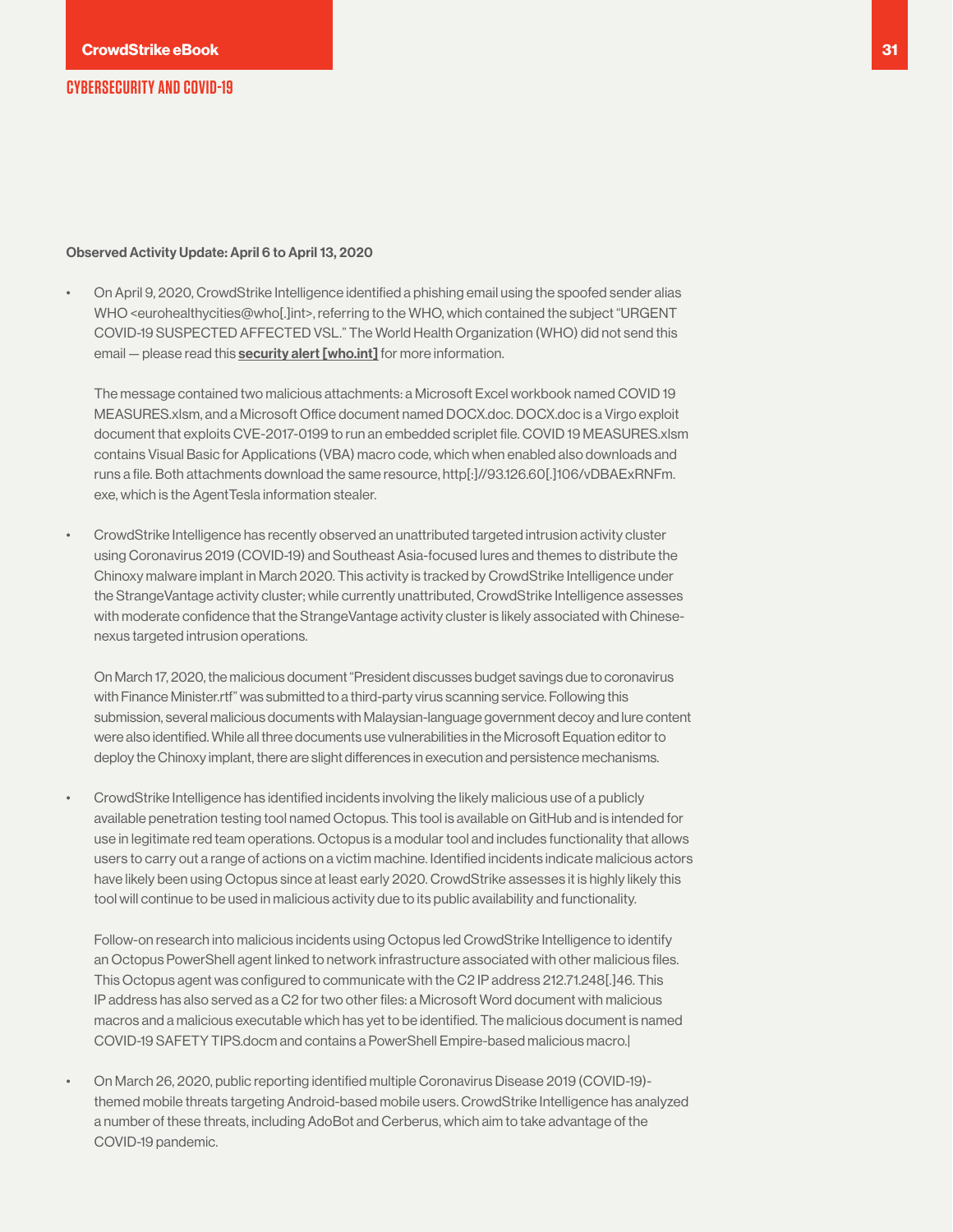• At the beginning of April 2020, a hospitality organization operating in the Middle East received an email with the subject line "Pak Army Deployed in Country in Fight Against Coronavirus." The email body contained spoofed information regarding a fictitious government decision to nationally deploy the Pakistani army among broader efforts to control the spread of the COVID-19 virus. Due to thematic and tooling overlaps as well as common network infrastructure used, CrowdStrike Intelligence attributes this recent compromise attempt to the India-nexus BandRacer activity cluster with high confidence. Although BandRacer activity was consistently observed in 2018 and 2019, this incident is the first to be identified in 2020. This is also the first observed BandRacer incident targeting the hospitality sector; a significant portion of previously observed activity was assessed to be focused on government and military-related entities in Pakistan and China.

#### Observed Activity: March 30 to April 6, 2020

- A COVID-19-themed phishing campaign with the subject "COVID-19 UPDATE !!" was sent to victims, purportedly from the World Health Organization (WHO), with a malicious attachment named "Covid-19\_ UPDATE\_PDF.7z." The 7-zip archive contained an executable sample of the information stealing malware LokiBot (CSIT-17123). WHO did not send this email; please read this [security alert](https://www.who.int/about/communications/cyber-security) for more information.
- On March 30, 2020, an unattributed adversary sent a phishing message using the spoofed sender alias CDC Health Alert, referring to the U.S. Centers for Disease Control and Prevention (CDC), which contained the subject "CDC-INFO-Corona Virus Viccine found." The message included an attached Gzip archive named "Covid-19 Vaccine.gz." This archive contains the commodity NanoCore RAT, which is widely available in the criminal underground.
- On March 31, 2020, CrowdStrike Intelligence identified a second email impersonating the CDC to deliver NanoCore. The message body was apparently derived from a publication on the official CDC website. Instead of leveraging an attachment to deliver NanoCore, this email prompts recipients to "download the Vaccine" from a Microsoft OneDrive link. The message body additionally advises victims to contact a UK phone number if needed: "If you have more question please sms or Whatsapp me on: [UK phone number] on how to use the Vaccine." The use of a contact number is not common in criminal spam campaigns.
- A lure website referencing COVID-19 (masry-corona[.]com) was identified in use during March 2020 by distributors of the Culebra Variant information stealer to attract internet visitors. The malware is commonly used to capture Latin America-based banking customers' credentials.
- AgentTesla continued its capitalization on the COVID-19 pandemic by distributing a spam campaign purportedly from Group Life and Health with the subject "Important Notice to Our Corporate Clients & Partners - COVID -19." The spam email contained the RAR archive attachment named "COVID-19 Communication to corporate Clients..rar." The archive file contained an executable file named "COVID-19 Communication to corporate Clients..exe." This executable is a sample of AgentTesla that communicates with the command-and-control (C2) server rajalakshmi[.]co.in.
- CrowdStrike Intelligence has obtained several Korean-language exploit documents themed with information pertaining to the COVID-19 pandemic in the Republic of Korea (ROK). Upon execution, these documents attempt to deliver two previously unobserved payloads. The exploit used in this activity and the targeting of individuals likely in the ROK is congruent with previously observed Democratic People's Republic of Korea (DPRK) operations; however, the payloads do not have any direct technical overlaps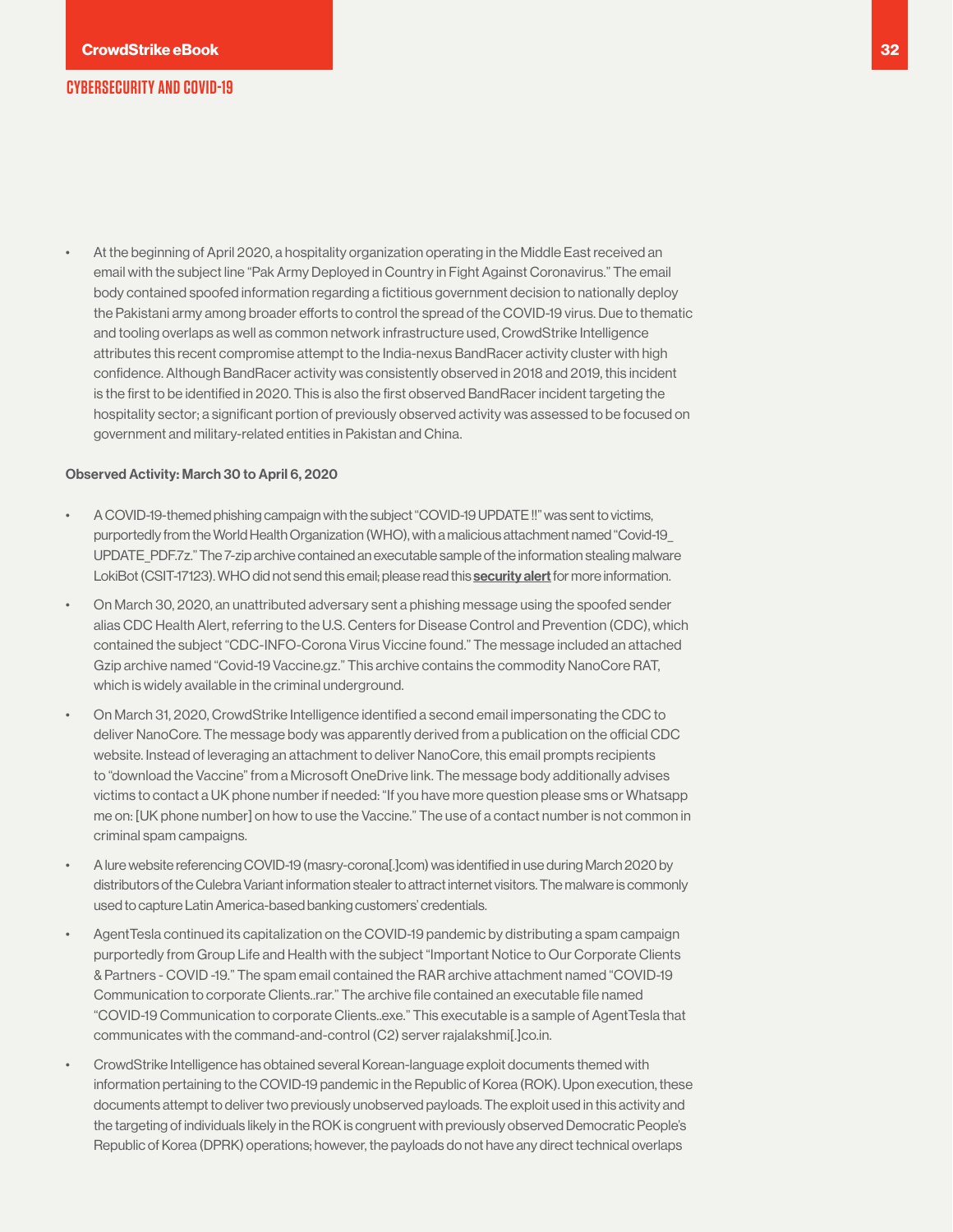with tools used by any tracked DPRK adversaries. CrowdStrike Intelligence assesses with moderate confidence that it is likely these exploit documents were deployed by a DPRK-aligned group, but does not attribute this new activity to a named adversary at the time of this writing.

#### Observed Activity: March 23 to March 30, 2020

- CrowdStrike Intelligence identified scam emails spoofing the [World Health Organization](https://www.who.int/) (WHO) with requests for financial donations to the COVID-19 Solidarity Relief Fund. The emails copy legitimate communications from WHO regarding the fund, but list an adversary-controlled Bitcoin (BTC) wallet address for payment. The World Health Organization (WHO) did not send this email, please read this [security alert \[who.int\]](https://www.who.int/about/communications/cyber-security) for more information.
- A malicious website (corona-virus-map[.]net) posing as a COVID-19 map was identified dropping SCULLY SPIDER's DanaBot banking trojan. The web inject primarily targeted U.S.-based financial institutions.
- On March 23, 2020, CrowdStrike Intelligence obtained a phishing message impersonating a U.S. government agency and using the subject line "COVID-19 – nCoV – Special Update – WHO." The message contained an attachment named "covid-19 – ncov – special update.doc." When opened, this file exploits a vulnerability in Microsoft Equation Editor and subsequently issues a GET request to download a file located at http[:]//getegroup[.]com/file.exe that leads to a WarZone remote access tool (RAT) sample. This malware uses phantom101.duckdns[.]org for command and control. WarZone is a commercially available RAT commonly used by cybercriminals.
- On March 23, 2020, a COVID-19-themed DNS hijacking campaign was identified that reportedly attempts to trick users into downloading Oski Stealer. By altering the DNS settings for D-Link and Linksys routers, users are directed to an actor-controlled site that claims WHO has released a COVID-19 information application.
- Compromised versions of an Android application called "SM\_Covid19" are being distributed to unsuspecting users. The hijacked versions allow for the download and execution of additional malicious code on a user's device. The original app was developed by an Italy-based company to assist with applying social-distancing protocols during the COVID-19 pandemic.
- CrowdStrike Intelligence identified a malicious Microsoft Office exploit document with Mongolianlanguage lure content uploaded to a third-party file-scanning service. When opened, the document displays decoy content bearing Mongolian Ministry of Foreign Affairs (MFA) letterhead, related to a COVID-19 press release by the People's Republic of China (PRC). CrowdStrike Intelligence currently assesses there is an even chance this activity is associated with the KARMA PANDA (aka MysticChess) adversary. Further retrospective analysis has also identified suspected KARMA PANDA activity as early as December 2019.
- CrowdStrike Intelligence identified a COVID-19-themed lure document being used by VELVET CHOLLIMA to deliver its Konni implant. The file, titled "Keep an eye on North Korean cyber.doc," uses macros in an attempt to contact C2 infrastructure. VELVET CHOLLIMA has used COVID-19-themed documents several times over the past few weeks and is likely taking advantage of this significant geopolitical event to entice its targets to open malicious documents and execute its malware..